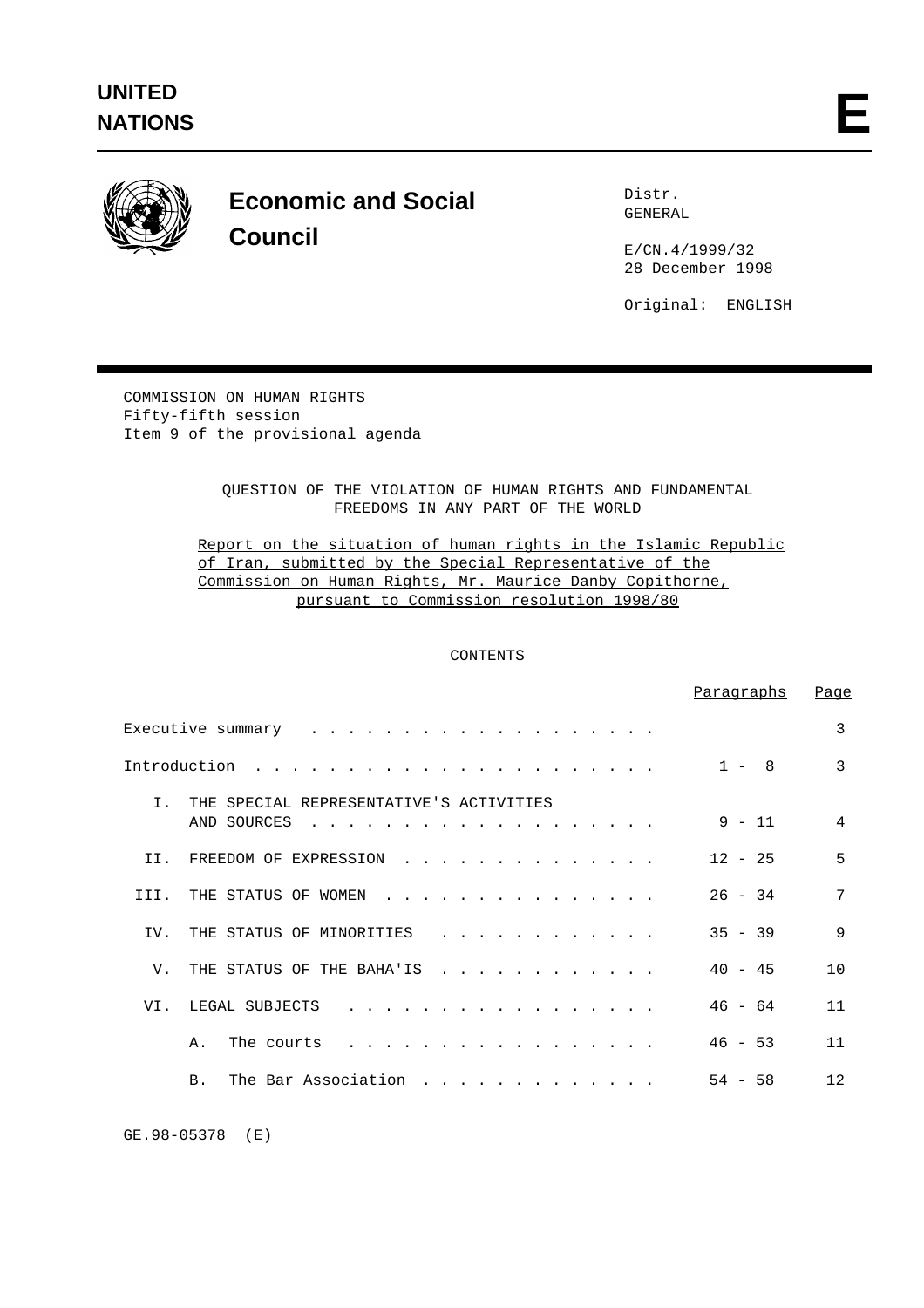# CONTENTS (continued)

|             |                                                                                                                                     | Paragraphs | Page |
|-------------|-------------------------------------------------------------------------------------------------------------------------------------|------------|------|
|             | Torture and other cruel, inhuman or<br>$C_{\cdot}$<br>degrading treatment or punishment                                             | $59 - 62$  | 13   |
|             | Executions<br>$D$ .                                                                                                                 | $63 - 64$  | 14   |
| VII.        | DEMOCRACY/A CIVIL SOCIETY                                                                                                           | $65 - 74$  | 14   |
| VIII.       | DISAPPEARANCES AND SUSPICIOUS DEATHS                                                                                                | $75 - 77$  | 15   |
| IX.         | OTHER MATTERS                                                                                                                       | $78 - 83$  | 16   |
| $X_{\cdot}$ | CORRESPONDENCE WITH THE GOVERNMENT OF THE<br>ISLAMIC REPUBLIC OF IRAN                                                               | $84 - 85$  | 17   |
| XI.         | CONCLUSIONS                                                                                                                         | $86 - 87$  | 17   |
|             | Annexes                                                                                                                             |            |      |
| I.          | FREEDOM OF EXPRESSION                                                                                                               |            | 19   |
| II.         | THE STATUS OF MINORITIES                                                                                                            |            | 21   |
| III.        | IRANIAN CONSTITUTIONAL PROVISIONS ON MINORITIES                                                                                     |            | 22   |
| IV.         | DISCRIMINATORY LAWS                                                                                                                 |            | 23   |
| V.          | CORRESPONDENCE BETWEEN THE SPECIAL REPRESENTATIVE<br>AND THE GOVERNMENT OF THE ISLAMIC REPUBLIC OF IRAN.<br>SEPTEMBER-DECEMBER 1998 |            | 24   |
|             |                                                                                                                                     |            |      |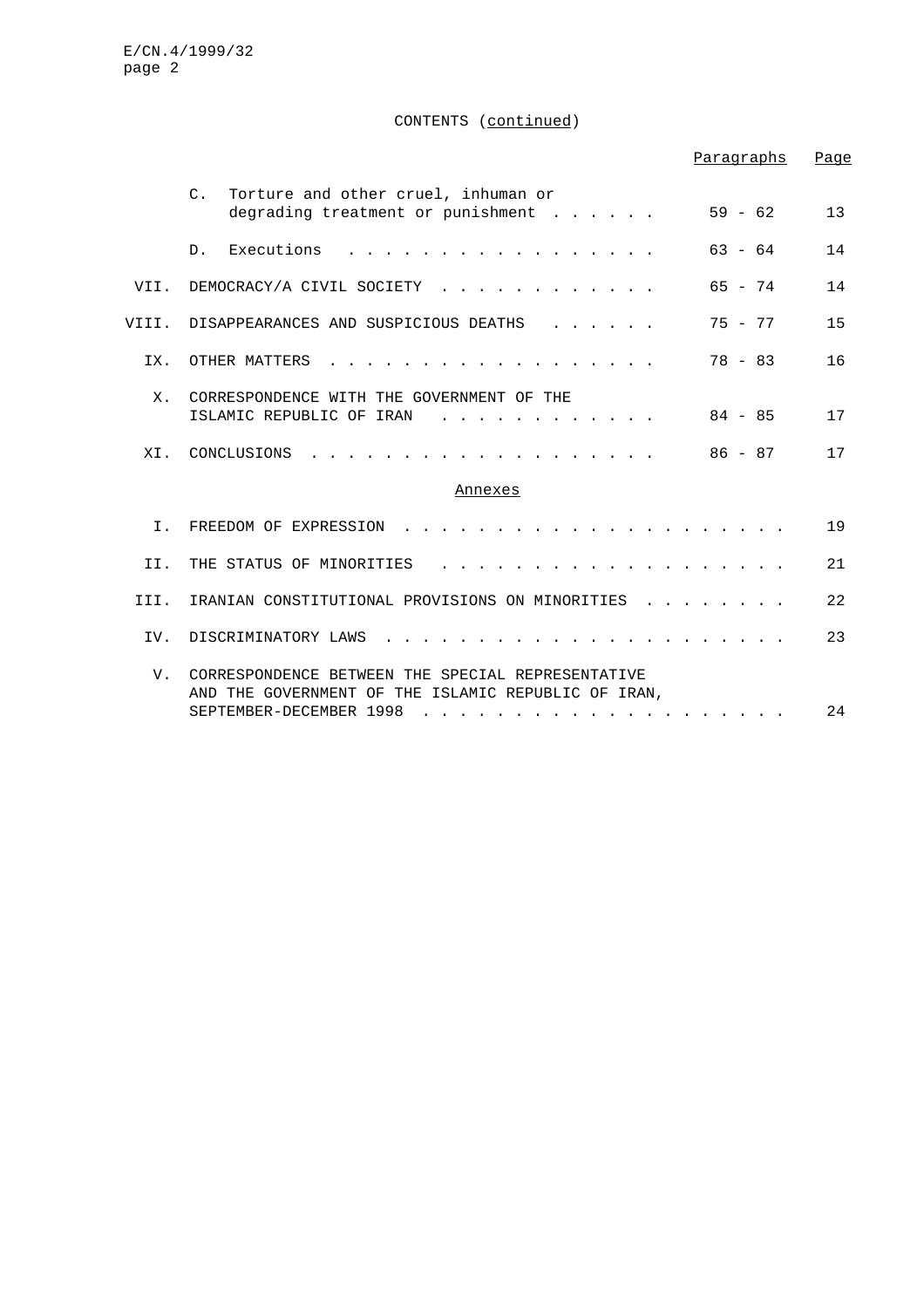#### Executive Summary

President Khatami's plans for a tolerant, diverse and law-abiding society continue to unfold and their full implementation could have a major impact on human rights in the Islamic Republic of Iran.

Progress is being made, notably in the area of freedom of expression, but it faces considerable resistance.

The status of women is a high-profile subject but with little progress so far in sight on core issues.

The status of minorities continues to suffer benign neglect.

In some aspects of the legal system, the beginnings of change and of progress are in sight.

There continues to be great store set in the further development of democracy in Iran.

The condition of the Baha'is remains unchanged or perhaps, in some respects, it has worsened.

There has been a rash of disappearances and suspicious deaths that have created great unease in the country.

## Introduction

1. In the period under review, from 1 September to 15 December 1998, progress continued to be made towards President Khatami's goal of a civil society, tolerant, diverse, and operating within the rule of law. Human rights - individual and group - were at the centre of this process. In the open atmosphere that now exists, it was not difficult to follow the progress as well as the failures.

2. For some, the progress is frustratingly slow. For others, it is proceeding in such a way as to threaten Islamic verities, the very basis of the Islamic Republic. The discourse is a remarkably open one which itself speaks for the enhancement of the freedom of expression in the country.

3. Indeed, this freedom is the terrain on which the debate, the struggle, is largely being waged. There has been a steadily increasing institutionalization of the paradigm within which this and its related rights can be safely exercised. The edges of the paradigm are still rough and subject to much controversy, but the trend is clear and said to be irreversible.

4. In certain legal areas including the court system and the re-emergence of the Bar Association, there is the prospect of change that must benefit human rights in the country.

5. Other areas, notably the status of women, are the subject of much attention. The advocates of change became ever more outspoken and now include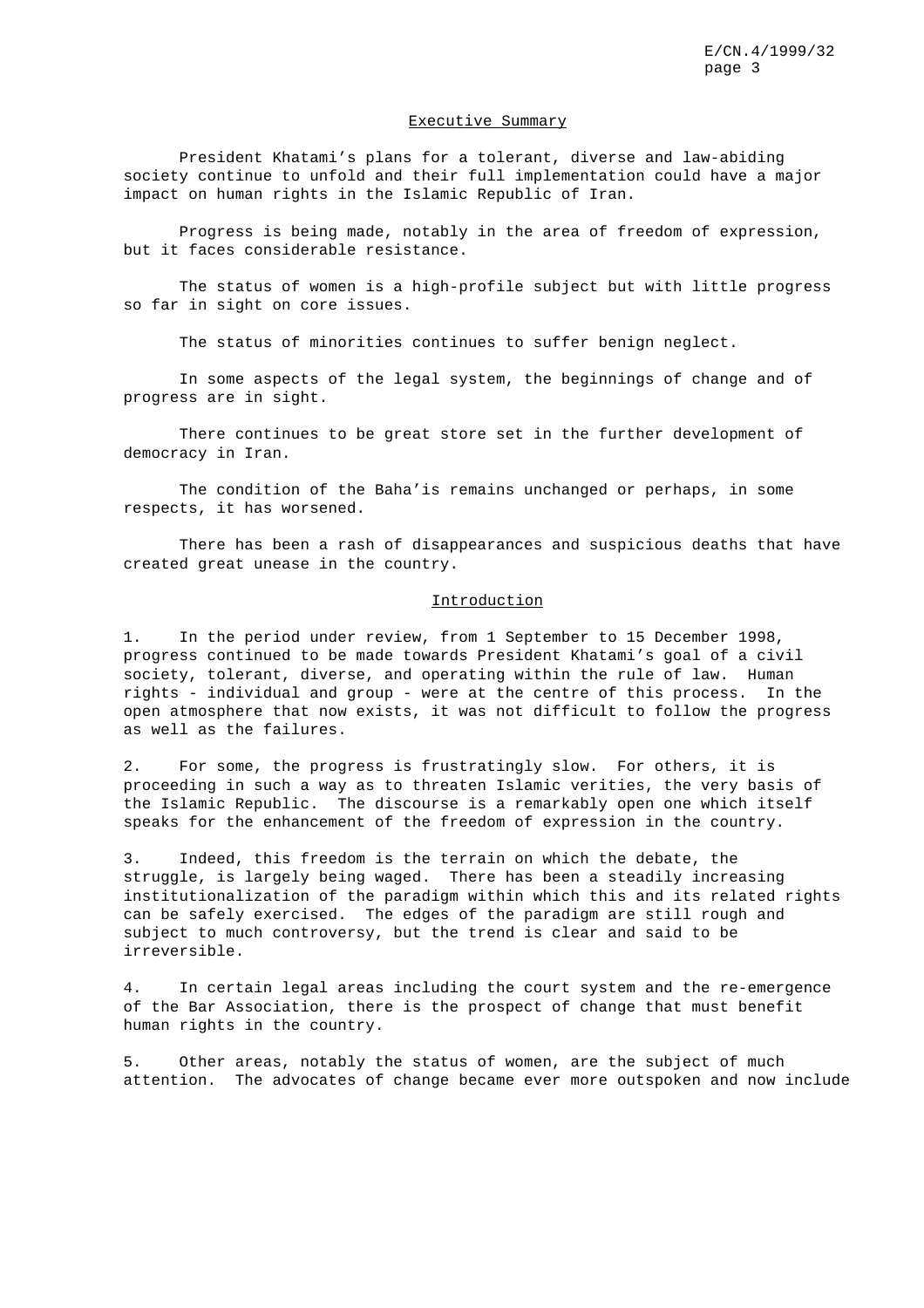members of the political elite. However, the progress to date continues to be at the periphery; there is little sign so far of a willingness to tackle core issues.

6. The status of minorities continues to be an apparently forgotten one in the Government's plans and the full implications of the term "diversity" appears yet to be fully recognized.

7. Overall, opposition to the President's plans does not seem to have diminished. Indeed, there is a fear that the struggle may be developing a raw, even violent, edge. A rash of unexplained disappearances and suspicious deaths of intellectual and political activists has set nerves on edge and reinforced fears for the further development of a law-abiding society.

8. With regard to cooperation with the Commission on Human Rights, the Special Representative would note that the Government has not issued an invitation to him during the period under review, and he has thus not been able to visit Iran since February 1996. On the other hand, he does acknowledge the issuance of an invitation to the Working Group on Enforced or Involuntary Disappearances to visit Iran.

# I. THE SPECIAL REPRESENTATIVE'S ACTIVITIES AND SOURCES

9. The Special Representative introduced his fourth report to the Third Committee of the General Assembly (A/53/423, annex) on 6 November 1998. While in New York, he held consultations with representatives of the Government of the Islamic Republic of Iran and representatives of several non-governmental organizations based in North America. The Special Representative travelled to Geneva from 7 to 17 December 1998 to draft the present report. The extensive programme for his stay in Geneva included a number of consultations and meetings with senior officials from the Iranian Government and the Office of the United Nations High Commissioner for Human Rights (OHCHR). He also met with representatives of various non-governmental organizations, and he received representations from interested persons concerning alleged human rights violations in the Islamic Republic.

10. In seeking to discharge his mandate, the Special Representative has used many sources for information, including the Government of the Islamic Republic, other Governments, individuals, non-governmental organizations and the Iranian and international media. In Geneva, the Special Representative had an opportunity to participate in an inter-agency informal consultation organized by OHCHR to discuss and exchange information among various United Nations and other intergovernmental agencies about the human rights and humanitarian situations in the Islamic Republic.

11. During the period under review, the Special Representative received written communications from the following non-governmental organizations: About Iran; Amnesty International; Human Rights Watch; Baha'i International Community; Committee for Defence of Liberty in Iran; Committee for the Defence of Prisoners in Iran; Committee to Protect Journalists; Democratic Party of Iranian Kurdistan; Dr. Homa Darabi Foundation; International PEN American Center; International PEN Writers in Prison Committee; National Council of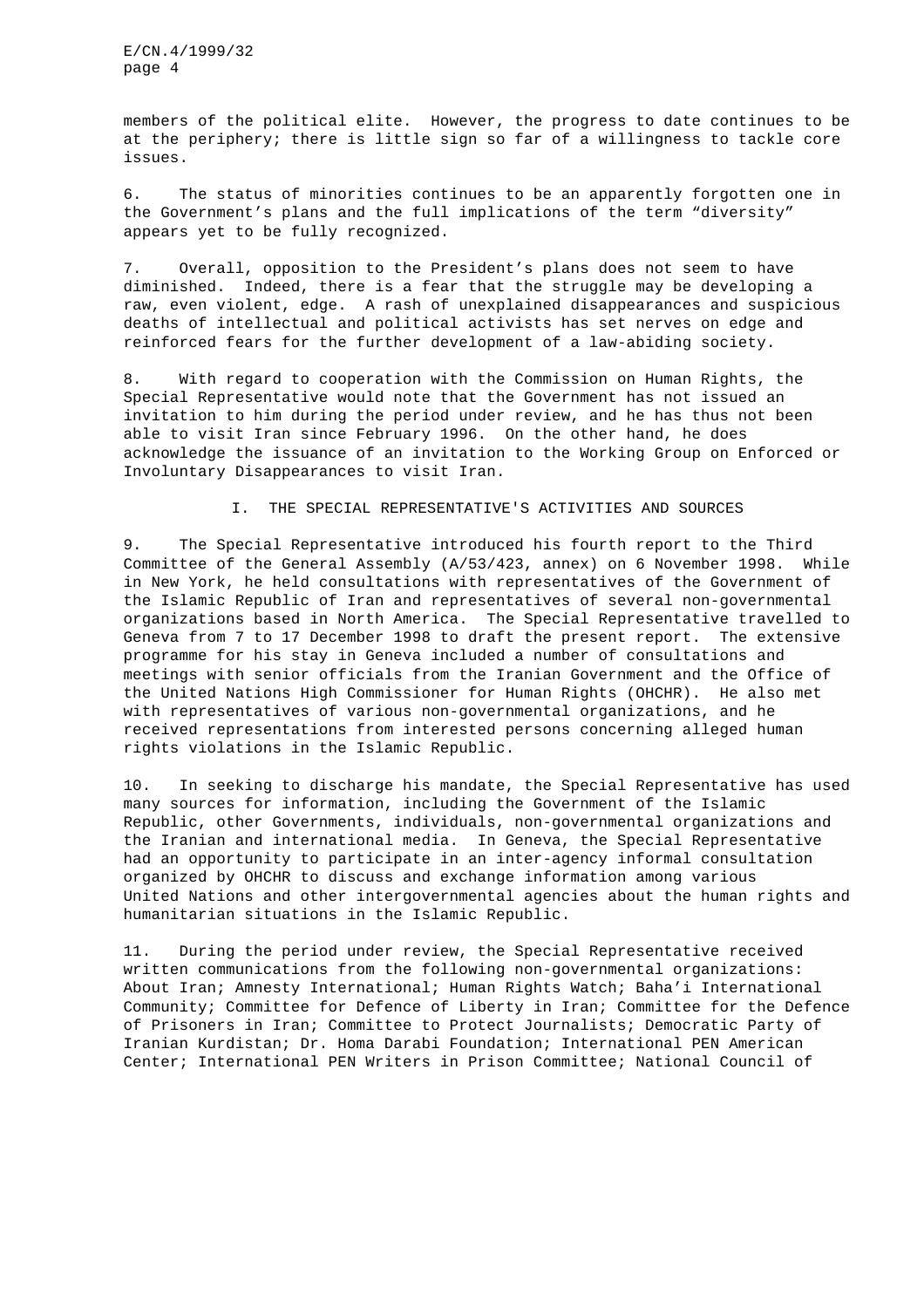Resistance of Iran; Reporters Sans Frontières; Society for the Defence of Political Prisoners in Iran; Spectrum Institute; The Constitutionalist Movement of Iran.

# II. FREEDOM OF EXPRESSION

12. In the period under review there has been increased turbulence in this sector. On the one hand, President Khatami was quoted in a foreign wire service report of a State television broadcast calling for more transparency in State media. "We are only fooling ourselves if we cover up realities in our society or the world. People will eventually find out somehow what is happening".

13. On the other hand, there was increased pressure on the press. A number of journals were banned or suspended for such offences as "insulting the late Ayatollah Khomeini", "altering remarks of the honoured Imam and publishing them in an insulting way", "distorting news and insulting the war disabled", carrying out "activities against national security", publishing "lies and insults" and "disturbing public opinion", and "dissemination of fabrications and insults". In some of these cases the officials of the journals concerned were detained; in some they were sentenced to such punishment as a one-year suspended jail sentence and a fine. In at least one case, a journal was shut down by court order and four of its journalists detained for a month, reportedly without access to family or lawyers. See annex I for further details.

14. The comments of several Iranian leaders seemed to have had a role in these developments. One said that "critique and criticism of the government policies are not bad but when someone attempts to undermine the foundations of the Government, it is treason and not freedom of expression". Another declared "these [newspapers] want to mislead the people. This is a cultural plot to overthrow our system". Two thirds of the Majlis deputies signed a letter declaring "those who write against the principles of Islam should be confronted as those working against the security of the State". A Cabinet Minister was quoted as saying that a number of arrested journalists had admitted they were working to transform Iran into a secular State.

15. To add to the uncertainty, there were quite evident differences of opinion over the press law regime among the executive, judicial and legislative branches. In a long interview published in an Iranian daily in September, the then press adviser to the President said that the ambiguity in the present regime was a major cause of the problem. There were significant differences of opinion between the executive and the judiciary over the interpretation of freedom of the press. Although she favoured an amendment to the law, such an effort at the present time might actually result in a loss of freedom for the press. She also suggested that part of the problem was the tendency of some journalists to "abuse freedom of the press for their evil ends". It was the responsibility of the Press Supervisory Board, which had a representative from both the judiciary and the legislature, rather than the courts, to supervise the press. The judiciary, she said, "was expected to understand this new atmosphere based on people's expectation after the 23 May presidential elections". As for the legislature, she said that the main reason for approving a new restrictive law concerning women was that the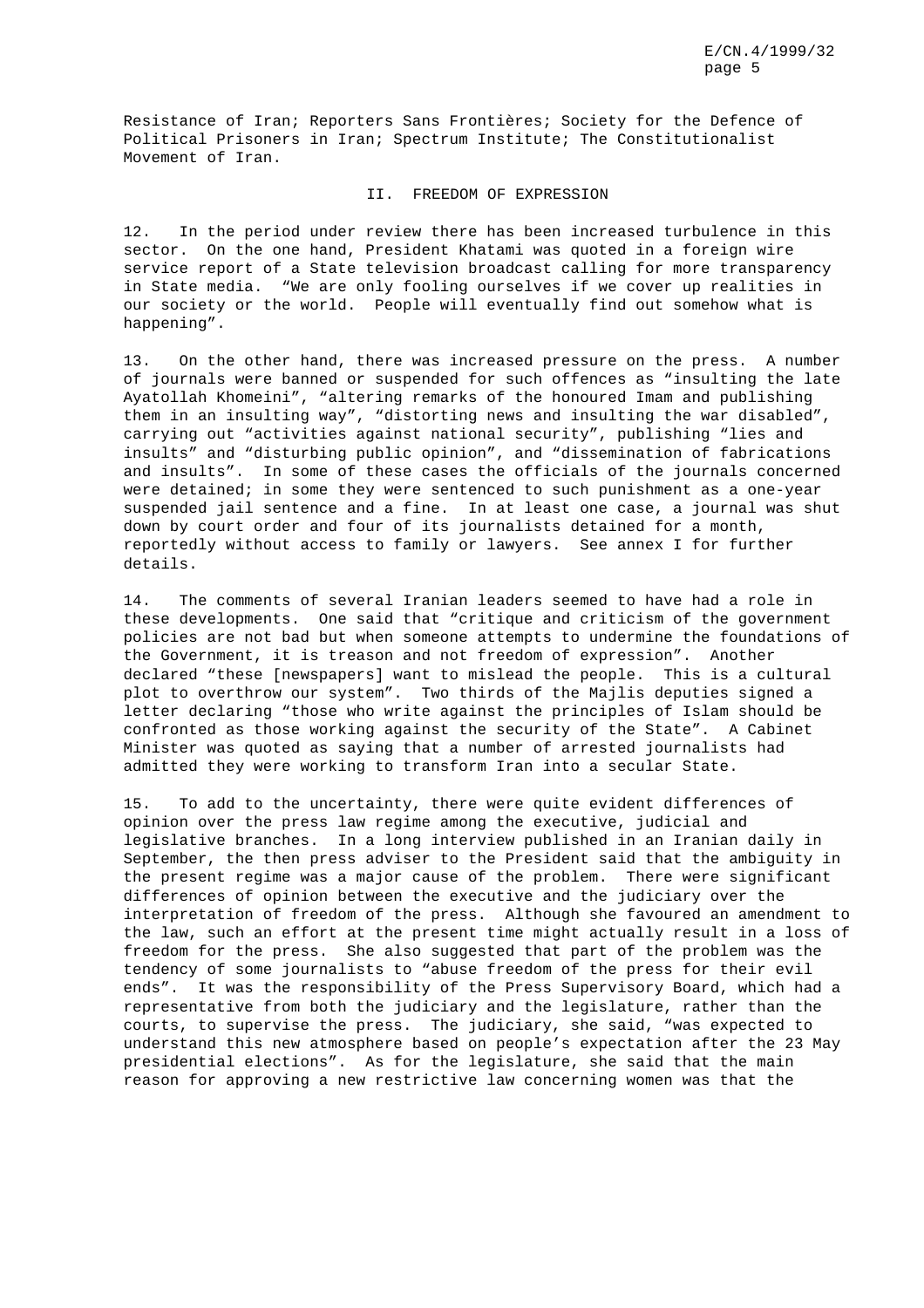majority of the Majlis deputies were unaware that the Press Law already covered this subject. She criticized the new law for failing to use legal terminology, thus leaving it open for persons "to use their personal taste to restrict the right of the press".

16. The Special Representative would note that article 168 of the Constitution states that inquiry into press offences shall be in an open court before a jury. This requirement does not seem to have been met in some of the recent cases against the press. Further, there is open competition for jurisdiction over the press from both the Revolutionary Courts and the Cleric's Court.

17. In the course of a long conversation with the Deputy Minister of Culture and Islamic Guidance, the Special Representative was briefed on the operation of the Press Supervisory Board. Over the past seven years there have been 250 complaints with 150 of these proceeding to hearings; 100 were dismissed by the jury and 50 were found to be valid. Only five or six papers have lost their licences over the period.

18. There are differences of view on the interpretation of article 24 of the Constitution which provides that the press should be free to express views and opinions subject to certain restrictions. This provision is echoed in articles 3 and 5 of the Press Law which also contains a definition of constructive criticism or fair comment. There are nine types of criticism defined in the Law as unconstructive. Some of these have never been invoked. Most complaints have been made under the heading of defaming officials, organs of Government or private individuals. The system is recognized as not being ideal but better than anything in the past. The Deputy Minister asserted that there was today objectivity and diversity in the Iranian press and that prepublication censorship did not exist.

19. One task the new Government had set for itself was to strengthen the public's confidence in the press. Some success is now evident in the increase in circulation from 17 per 1,000 population to 35 per 1,000 over the 18 months. The number of provincial publications has grown considerably to 281 of which 12 are dailies. There are currently around 1,200 press licences in existence of which 800-900 are active. There are now 50 dailies across the country. There are 30 other licences for dailies which for the moment are published less frequently.

20. The Deputy Minister said the economic situation of the press has been strengthened by the new Government's allocation of newsprint strictly according to circulation, and by its facilitation of the construction of a domestic pulp and paper facility to avoid the need for the industry to spend foreign exchange. There are some remaining subsidies for newsprint and printing equipment, but the Government hopes to phase them out and, if necessary, subsidize domestic pulp and paper production.

21. Another important development has been the establishment of professional press associations. In 1997, the Professional Association of Journalists was established which now has about 1,000 members. The Association has been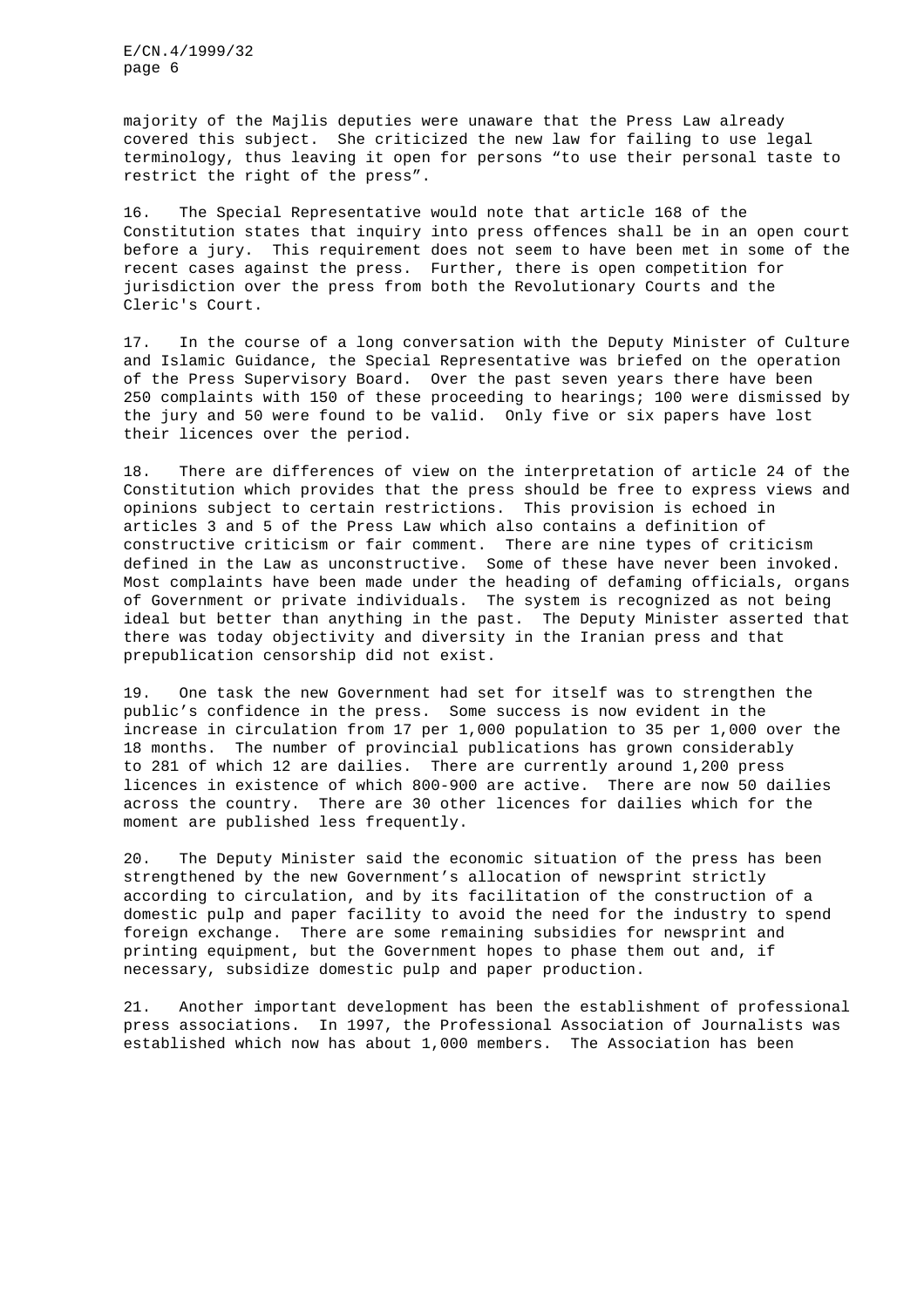actively defending the rights of journalists and criticizing some procedures used against them. At least six other professional associations related to journal publication have also been established.

22. The Special Representative, while accepting that significant progress has and is continuing to be made, believes that serious weaknesses remain particularly in the area of the press control regime. As the Special Representative has urged before, and accepting of the fact that the rights of free speech cannot be absolute, there does need to be greater clarity in what constitutes fair or constructive comment. Further, discipline must come from one independent tribunal that acts according to the law and not personal taste, and in a transparent manner.

23. With regard to film and theatre, the Deputy Minister said there had been significant improvement. Ambiguities and personal taste had been removed from the clearance process which was now routine, a situation that the Special Representative confirmed with an Iranian film director. The problem now was the lack of theatre and film venues.

24. With regard to books, he said that publishers now received permanent rather than 12- or 18-month publishing licences. Licences to publish a particular title are usually granted within a few days. There is an appeal process. Only 100 titles have been rejected since the new Government took office; some 15,000 titles are now being published each year. The reissuance of a title no longer requires a new licence. The titles of books rejected and the reasons are reportedly published in the press.

25. The Special Representative cannot conclude this section without reference to the chilling effect that the recent murders of intellectual and political figures immediately had on open discourse and freedom of expression in Iran. Those involved with efforts to reactivate the Writer's Association have become marked figures. There have been calls from outside the country for an international inquiry. This matter is discussed further in chapter VIII.

# III. THE STATUS OF WOMEN

26. In his interim report to the General Assembly, the Special Representative concluded that despite well-meaning policy declarations, the creation of new women's organizations, and significant publicity about the importance of women, the Government had so far achieved little improvement in the condition of Iranian women.

27. In one sense, gradual change has been under way for some time. For example, the illiteracy rate among women is said to have dropped from 22 to 9 per cent over the period since 1979. Indeed, according to a foreign press account, Population Action International in Washington reported recently that Iran was one of the 10 countries to have made the most progress in narrowing educational inequality between the sexes; 30 per cent of doctors are said to be women. The recruitment of women to work in the police force was recently approved, admittedly to work chiefly in women-related functions. A female journalists' association has been established. Women are beginning to be appointed to senior diplomatic positions overseas. The first female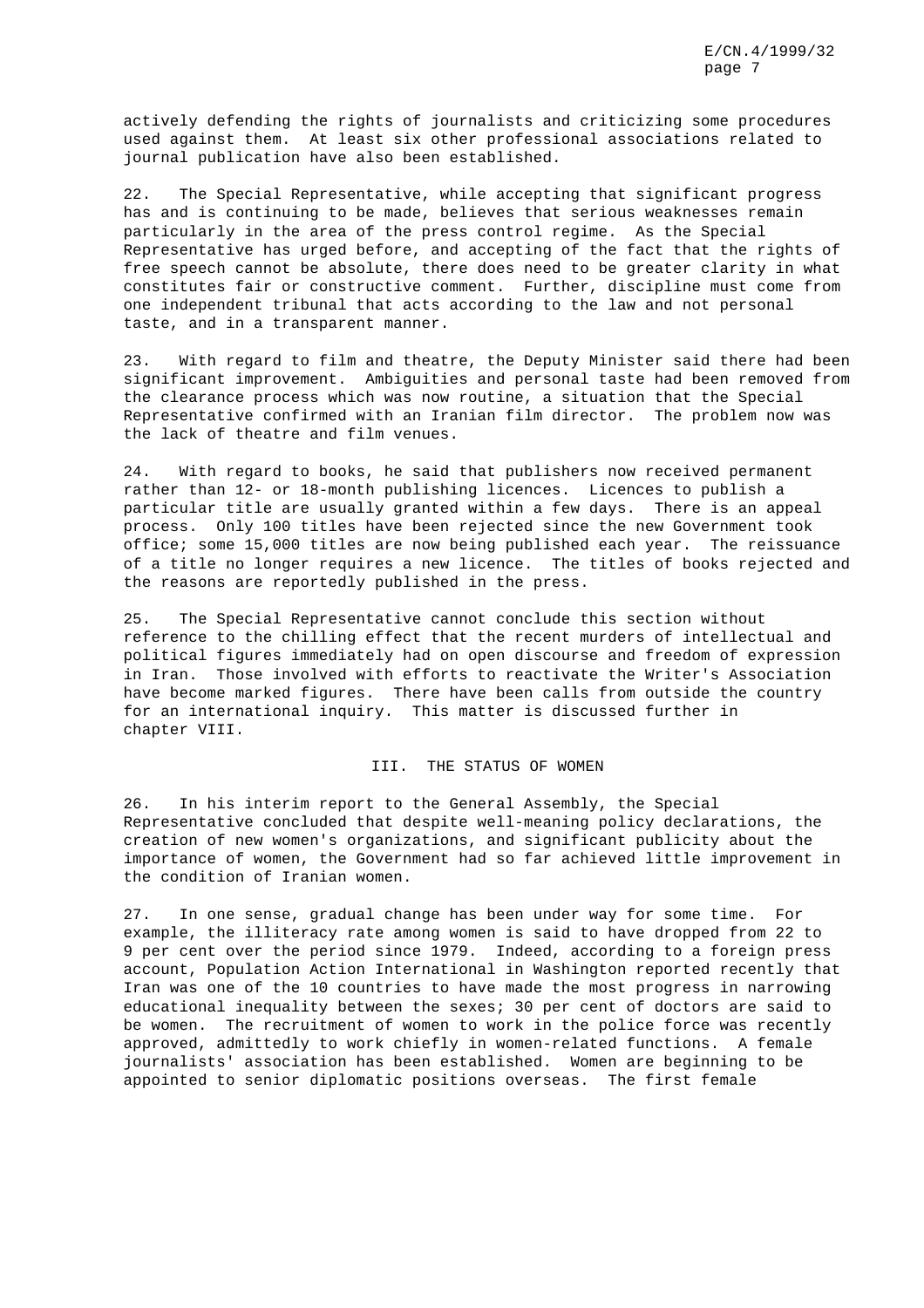university chancellor has been appointed, albeit of a women's university. More appointments of women were made to the judicial service but none still to the position of presiding judge. Some of these developments are significant; some are symbolic.

28. However, the construction of walls continues. Despite widespread opposition as mentioned in earlier reports of the Special Representative, the "Medical Religious Standard Conformity Act" providing for the complete separation along gender lines of all medical services in the country - from hospitals to rural health centres to pharmacies to medical education - was finally passed into law. The one reported exception is emergency wards. Women travelling in trains without a male companion are to have separate compartments set aside for them. In some Iranian cities, a park is being designated for the exclusive use of women. Both of these steps were considered to be primarily for the safety and convenience of the women concerned. A new passport office has been opened with separate facilities for men and women. In the Special Representative's opinion, separate but equal does not meet international standards for gender equality (see  $E/CN.4/1997/63$ ).

29. The managing director of the judiciary's Bureau of Women's Affairs is quoted in the Iranian press as saying the most important problem women face in the courts is "the biased approach to their rights". She added that legislation that is meant to reduce the hardship that women undergo in areas such as divorce and landlord-tenant relations "does not get properly implemented". Anecdotal stories in the press certainly support these allegations.

30. For his part the Deputy Speaker of the Majlis is reported in the press to have stated that there was a long way to go before women could enjoy their full rights. He acknowledged that there were laws to be amended in this regard.

31. An education ministry official warned of the deterioration in the health of schoolgirls because of the lack of physical exercise, there being less than 240 hours of physical education throughout the entire secondary school education.

32. Violence against women in the family appears to be gaining more prominence. There are frequent anecdotal stories in the press of horrific cases of wife abuse. The situation is made worse by the discrimination in court sentences of Deyah (blood money) depending on whether the victim is a woman or a man. The Government has recently published several papers on the subject including a three-year action plan. These papers do acknowledge that a major problem exists and outline a plan that includes:

Increasing public awareness of the problem;

Preparing new laws to prevent violence against women and provide financial support for victims and vulnerable women;

Establishing women's shelters, hotline facilities and job-training facilities for vulnerable women.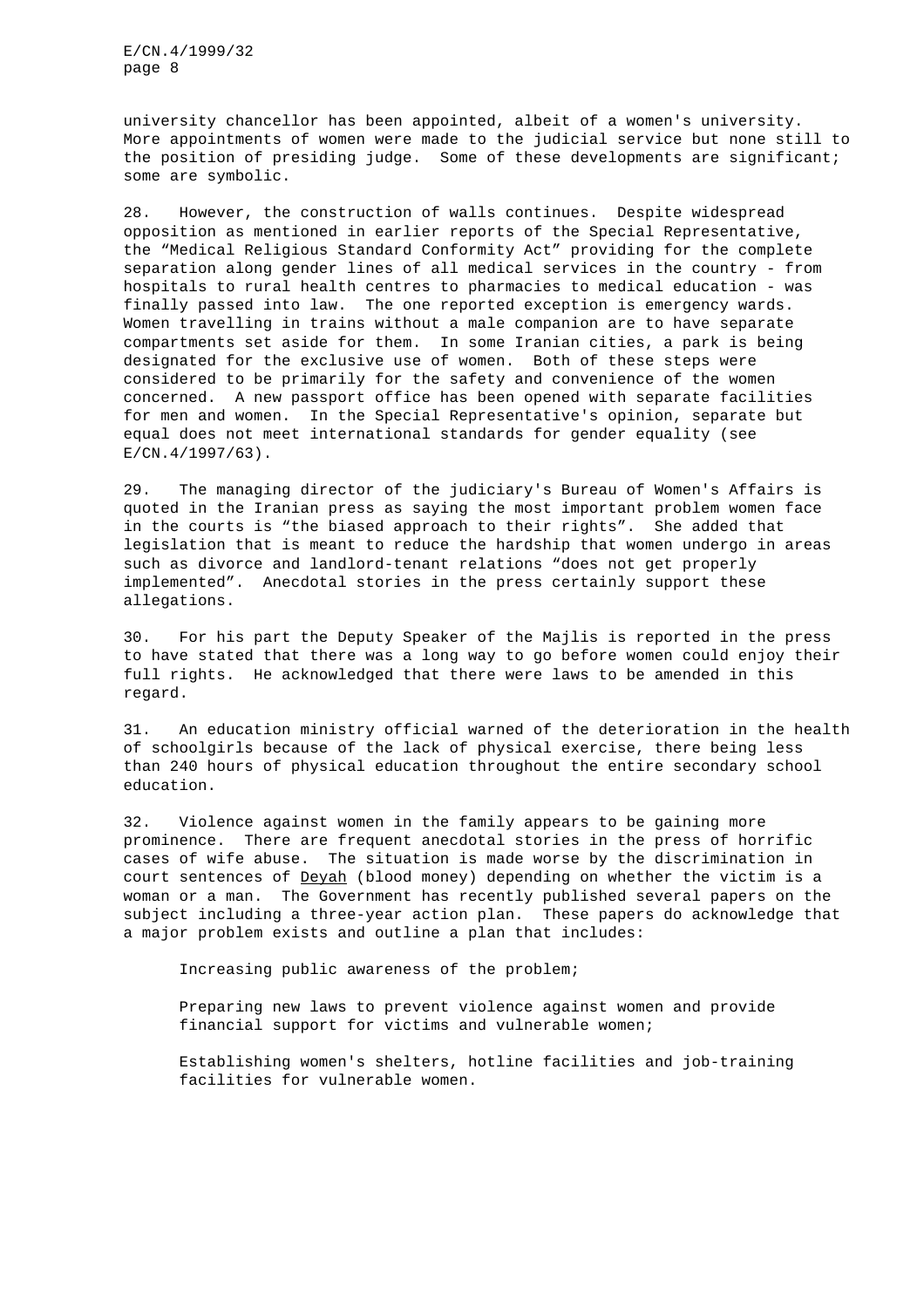33. In this case the Government has established a practical action plan and clear time thresholds. It remains to be seen whether they will be fulfilled.

34. For his part, the Special Representative believes that useful as many of these developments are, the various structural disabilities which Iranian women face are the heart of the problem. The Special Representative continues to believe these must be addressed squarely for there to be substantial, meaningful improvement in the status of women in Iran.

#### IV. THE STATUS OF MINORITIES

35. In this report, the Special Representative would draw attention to the international regime that applies to minorities, the highlights of which are set out in annex II. In Iran the reality appears to be that on the one hand, the Iranian Constitution assures minorities equality status, as set out in annex III; on the other, the laws contain numerous discriminatory provisions some of which are mentioned in annex IV.

36. The Special Representative would remind the Government of the concluding observations of the Human Rights Committee on the 1993 appearance of Iran before that Committee.  $1$  On the subject of minorities in Iran, the Committee made clear its disappointment with the information provided by the Government at that time on this subject. The Special Representative would also draw attention to the concluding observations of the Committee on Economic, Social and Cultural Rights on the 1993 appearance of Iran before that Committee.  $^2$ The Committee categorizes the treatment of minorities in Iran as one of its "principal subjects of concern". More generally, the Special Representative would draw attention to the reportedly unimplemented recommendations of the Special Representative on religious intolerance with regard to the Islamic Republic (see E/CN.4/1996/95/Add.2, paras. 86-118).

37. The Special Representative would note that the Iranian Constitution includes a number of relevant equality provisions including articles 14, 15, 19 and 20. The Government needs to declare a commitment to the implementation of both the Iranian Constitution and of international standards, and to a timetable for implementation.

38. Some situations may require special treatment. The estimated 10 million Sunnis in Iran generally live in the border regions of the country. The Special Representative understands that while the Shias recognize Sunnis as fellow Muslims, there is reportedly a view in some Shia circles that conversion of the Sunnis is a worthwhile religious endeavour. This reportedly has given rise to occasional clashes in areas of mixed population, chiefly in west Azerbaijan, along the Persian Gulf and in Baluchistan/Sistan province. While such tension existed before the Islamic revolution in some areas, notably Sistan/Baluchistan, it appears to have worsened significantly since that time. The grievances of the Sunni Baluch community have been referred to in earlier reports of the Special Representative. They do not seem to be lessening. Indeed, there is a report of the community being warned in a threatening manner that the emigré Baluch leader Sheikh Molavi Abdolrahim Molazadeh had better abandon his publicity activities on behalf of the community, a report that officials deny as unfounded.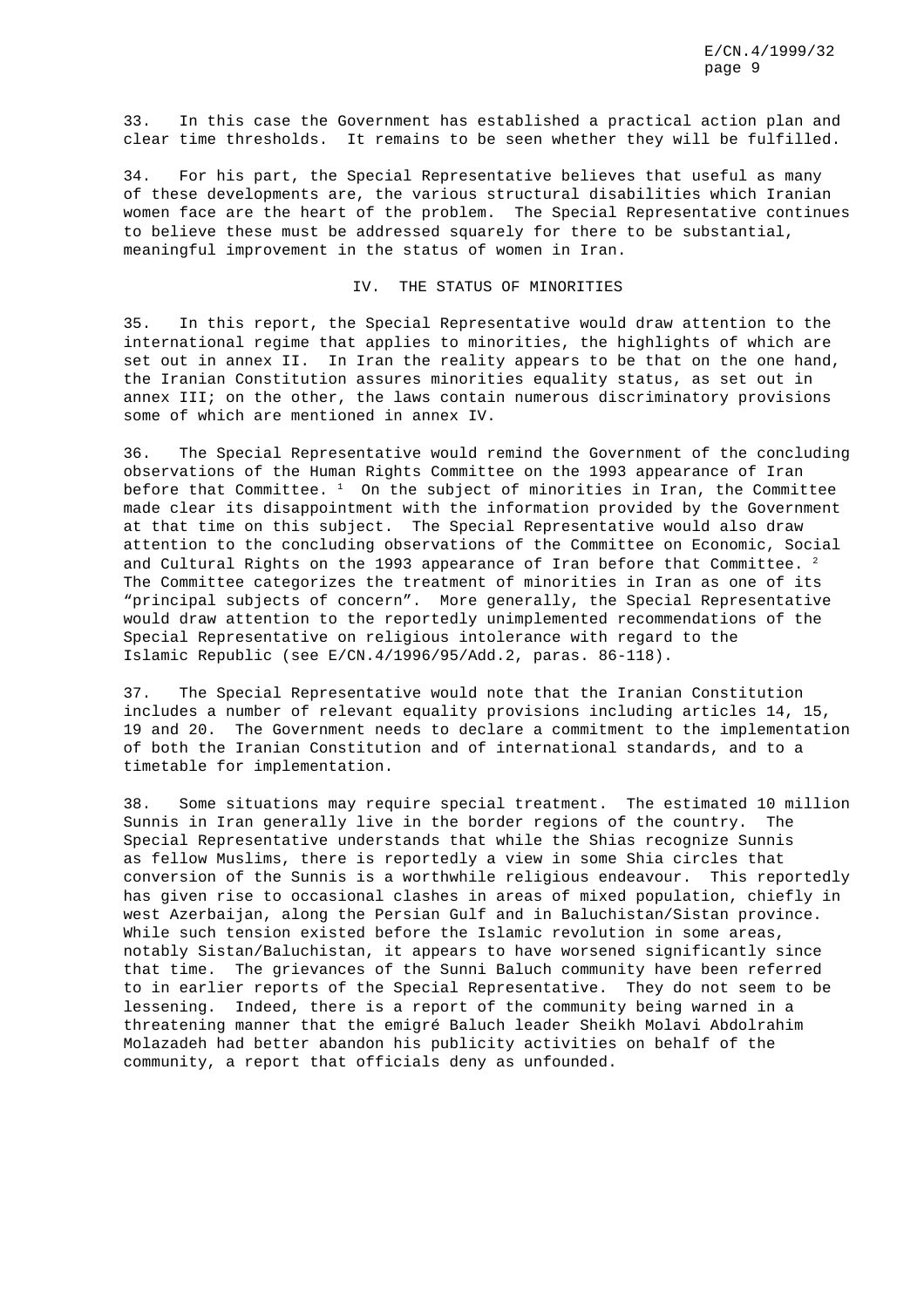39. Sistan/Baluchistan is a harsh land with limited developmental prospects. Its economically disadvantaged condition has meant that its peoples, and the Baluch in particular, have below average education, health and job prospects. The traditional social structure as well as the continuing nomadic lifestyle of some compound the challenge of development. The transhipment of narcotics is one of the few economic activities available to many Baluch and, by all accounts, is seductively lucrative. There are also no doubt legitimate external security concerns in this exposed corner of the country. In this context, it should not be surprising that ethnic and religious differences are likely to come to the fore. It is a dangerous and tragic brew. The Special Representative urges the Government to treat this as an important and urgent development and human rights issue that it must address more vigorously than it had in the past.

## V. THE STATUS OF THE BAHA'IS

40. The concern about the human rights situation of the Baha'is remains on the agenda of the Special Representative with fresh reports on situations of discrimination and even of persecution, including arbitrary detentions, arrests, raids on homes and confiscation of property. The freedom of Baha'is to travel outside of Iran continues to be impeded or denied altogether.

41. In late September, the Special Representative was informed that the death sentences against two members of the Baha'i faith had been confirmed by prison authorities in Mashhad, despite the assurances to the contrary provided to him earlier by the Iranian authorities (see annex V, para. 4). In response to the written inquiry of the Special Representative, officials stated that "the court found them guilty of charges of acting against national security and sentenced them to death", but "the defendants can still resort to appeal and/or clemency" (see annex V, para. 5). The Special Representative is following this case closely in the context of the earlier assurances given by the authorities that the death sentences on these Baha'is had been overturned.

42. Reports suggest that in the middle of December 1998, 17 Baha'is remained in detention, 6 sentenced to death, 7 to imprisonment for periods ranging from 3 to 8 years, and for the rest, to sentences which are not yet known. The charges reportedly include holding meetings and teaching their faith, cooperating with Baha'i educational activities and engaging in espionage activities of one sort or another.

43. The Special Representative's attention has been drawn to an apparently orchestrated raid between 29 September and 3 October 1998, in which over 36 faculty members of the Baha'i Institute of Higher Education (BIHE) were arrested in cities across the country. Those arrested were asked to sign a document declaring the closure of the BIHE and their undertaking not to cooperate any longer with it. The arrests, reported to have been carried out by officers of the Iranian Government's intelligence agency and the Ministry of Information, involved the seizure of some 70 computers, furniture, textbooks, scientific papers and documentary records. Four of those arrested still remain in custody - a fact which led the Special Representative to make a further inquiry of the Government (see annex V, para. 7).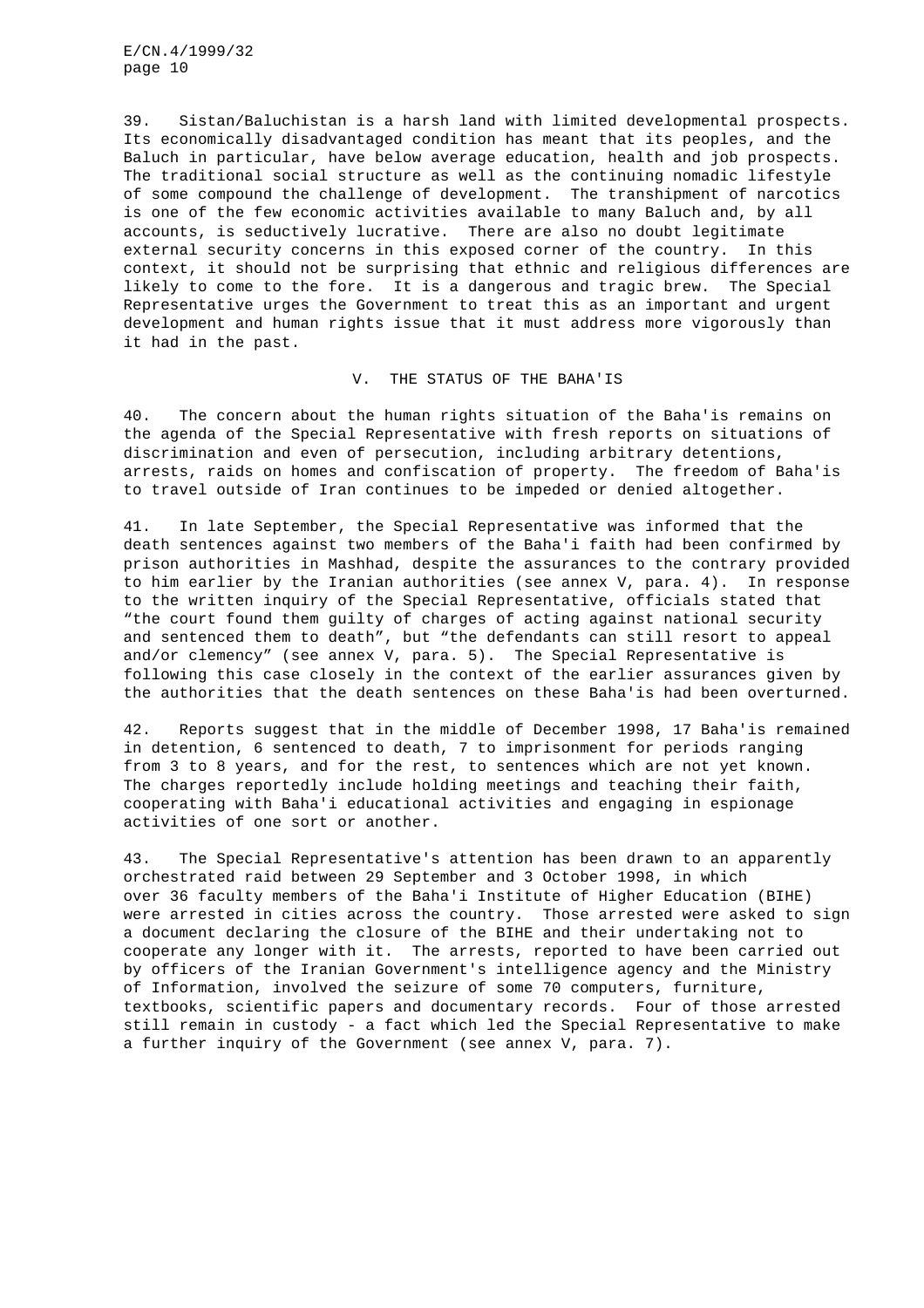44. A welcome development was the reported elimination of discrimination against Baha'i youth for enrolment in the pre-university year at the high school level. However, according to reports, their entry to universities continues to be refused.

45. Overall, the situation of the Baha'is has not improved; in some respects it has deteriorated. The Special Representative wishes to reiterate his appeal to the Government of the Islamic Republic to fulfil his outstanding recommendations (A/53/423, para. 45) as well as that of the Special Rapporteur on religious intolerance (see E/CN.4/1996/95/Add.2).

## VI. LEGAL SUBJECTS

#### A. The courts

46. In his interim report to the General Assembly, the Special Representative noted the widespread debate that had emerged over the court system and more generally the legal system, as a prerequisite for the establishment of a civil society in the Islamic Republic. The Special Representative reported he had been informed by a senior official that an amendment bill to the existing legislation establishing the civil courts was to go to the Majlis shortly. The Special Representative is now informed by Mr. Mohammed Nassary, Deputy Prosecutor-General, that the bill of some 800 articles, part of which has been under discussion in the Majlis Judiciary Committee for two years, will be debated in the Majlis within a month.

47. Other reforms mentioned by the Deputy Prosecutor-General include the reduction of the requisite time served to be eligible for parole from two thirds of the sentence to one half. The prison term alternative for the payment of fines has been reduced from one day to be served for each 500 rial owing, to one day for each 50,000 rial owing, with the result that a large number of prisoners will now be released.

48. Since the Special Representative's last report, the Cleric's Court has come in for increased scrutiny with some critics arguing that it should be reformed and others that it should be abolished. Some argue that it is unconstitutional in that it was not established by legislation as required by the Constitution. Senior judiciary officials dispute this, arguing that there is legislation which refers to the Court and that in any case it was within the competence of the Leader to establish such a tribunal.

49. The mandate of this court is sweeping:

All acts committed by clergy contrary to religious law;

All disputes harmful to public security in which one of the contenders is a member of the clergy;

All other cases entrusted to it by the Leader's office.

50. The cases are to be argued on the basis of religious law. Appeals are heard by another chamber of the Cleric's Court; the Supreme Court has no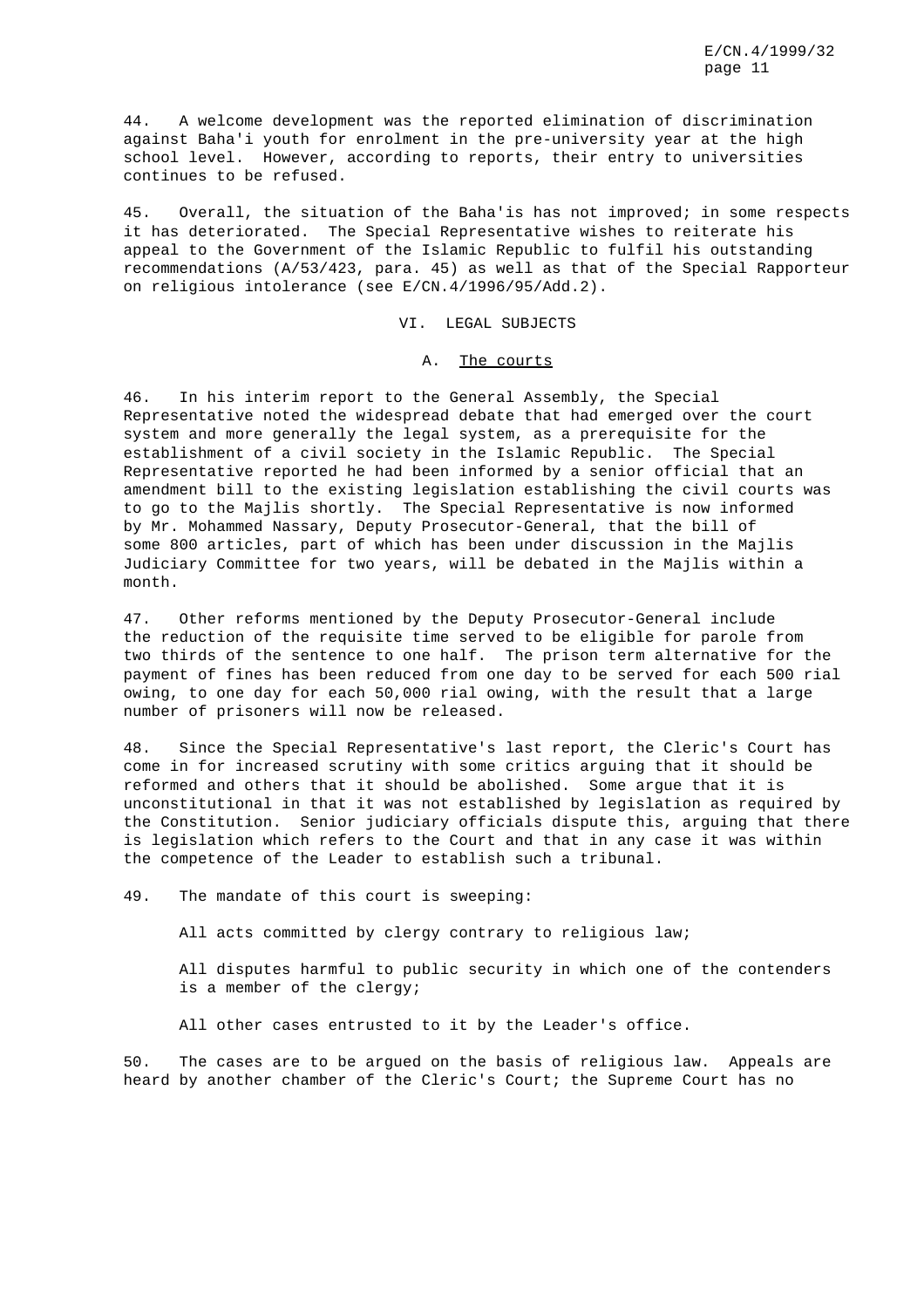jurisdiction in such cases. Defence lawyers have to be chosen from designated clergy. The hearings are not public and decisions are not usually made public. The Court apparently has authority to impose the death penalty. In November, the head of the Cleric's Court invited 14 clerics to form a press jury in the Cleric's Court.

51. In an earlier report, the Special Representative recommended that with regard to a number of clerics detained in Qum, as their offences were publicly declared to be ordinary crimes, the cases should be transferred to the civil courts where they would receive an open trial by jury and could be defended by a lawyer of their choice.

52. The Special Representative continues to believe that at this point in the Islamic Republic's history, it is difficult to justify the continued existence of such an apparently arbitrary and secretive tribunal. The Special Representative recommends that it be abolished, or at least that it be converted into a commission charged with settling theological disputes in the narrowest sense. The Special Representative sees the appointment of a press jury in the Cleric's Court as an ominous expansion of its jurisdiction, and a prescription for further confusion in the press regulation regime established by the Press Law.

53. In the Special Representative's view the experience of many other countries with such tribunals suggests that they inevitably deny a defendant what is today recognized as a fair trial, and that they are thus instruments of denial of human rights.

## B. The Bar Association

54. In earlier reports, the Special Representative referred to the Government's repeated promises that there would be an election for the members of the Bar Executive Council as provided for in the Association's 1954 law but suspended since 1979. In 1997, following a new Majlis law, these elections were finally held. This 1997 law provided for the screening of the candidates by the Judges Court. In the event, 41 were confirmed out of 69, including 4 women. Out of the 2,000 lawyers in the central or Tehran Bar, 1,300 participated in the election.

55. The Special Representative recently had the opportunity to discuss this development with the newly elected President of the Central Bar Association Council, S.M. Jandaghi. The President frankly described the problems facing the Association, particularly the shortage of lawyers, if indeed lawyers are to play their role in fulfilling President Khatami's vision of a civil society. The Association has recently admitted 800 new candidates to its Bar admission course.

56. The President said that to make lawyers more accessible, the Bar Association has established a Legal Assistance Department which provides legal advice and, if appropriate, assistance in obtaining the services of a lawyer. The Special Representative noted the apparent difficulties faced by some disadvantaged groups such as the Baha'is in obtaining a lawyer, particularly a good one. The President said that every lawyer is expected to take on four pro bono cases a year. In court proceedings in which a lawyer is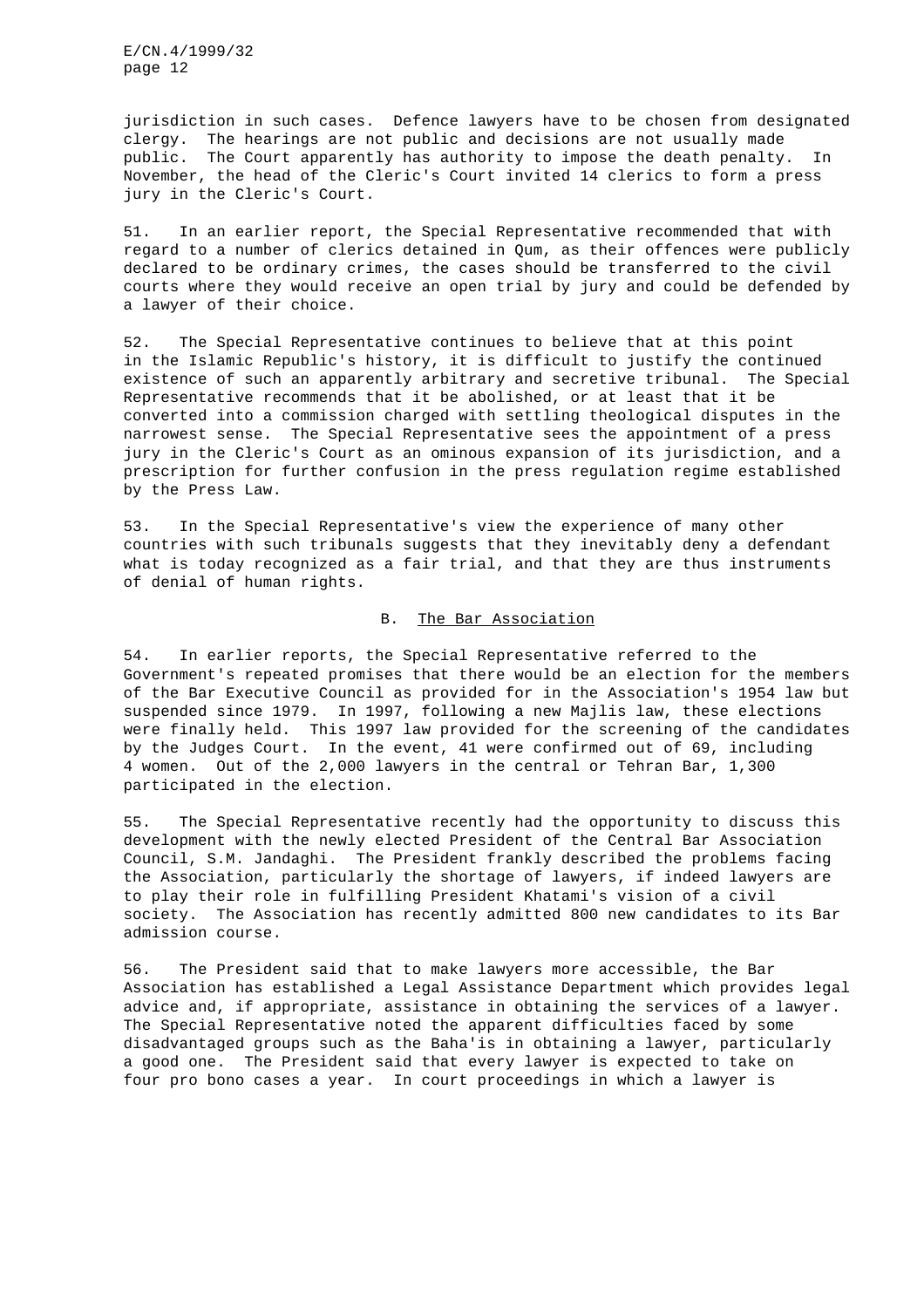required and is not already retained, the judge is expected to turn to the Association which will nominate four or five lawyers from among whom the judge will make a choice. With regard to the diligence and integrity with which such assigned lawyers advance their client's interest, the President acknowledged as possible the complaint brought to the Special Representative's attention of assigned lawyers seeming to play a passive role and, in some cases, being openly denounced in court by the accused as not telling the truth. He noted that there was a disciplinary court for lawyers within the Bar Association but it was only really becoming active since the election of the Bar Council.

57. There remains much to be done for lawyers to be able to play a significant role as advocates for human rights. One challenge is to obtain respect for the function of a lawyer by the various agencies of Government, including the judiciary. The open letter of the Association in August 1998 in which the shortcomings of the present court system were frankly laid out was a good start. Lawyers and legal officials are also beginning to speak out individually about the changes needed in the judiciary; the weaknesses are frequently described as poor training of judges, the absence of a judicial strategy, a lack of status for judges and lack of an appropriate judicial organization.

58. The Special Representative recommends that the Bar Association Council establish a strategy to identify and address the challenges facing the Bar, including a detailed description of goals and time-frames for achievement. The Council might also wish to consider exchange visits with Bar Associations in other countries.

## C. Torture and other cruel, inhuman or degrading treatment or punishment

59. The Special Representative continues to receive reports of torture committed in Iran. It is safe to say that torture has been practised in Iran for a very long time. The Special Representative notes that it exists notwithstanding a specific provision in the Iranian Constitution banning it.

60. The most positive thing the Special Representative can say is to repeat the observations in his interim report to the General Assembly that for the first time some officials have been acknowledging the existence of torture, and secondly that its existence in Iran is now discussed in the press.

61. The Special Representative would urge the Government to move quickly to wipe out this inhuman and discreditable practice. As a first step, it might follow the same process it has used to address illegal detention centres, that is the appointment of a high-level inter-agency committee to examine the dimensions of the situation and recommend steps to be taken for its elimination.

62. One report of a stoning came to the Special Representative's attention, that of Khosrow Ibrahimi in Lahijan on or about 21 November, according to an Iranian daily. The individual concerned was said to have been able to extricate himself.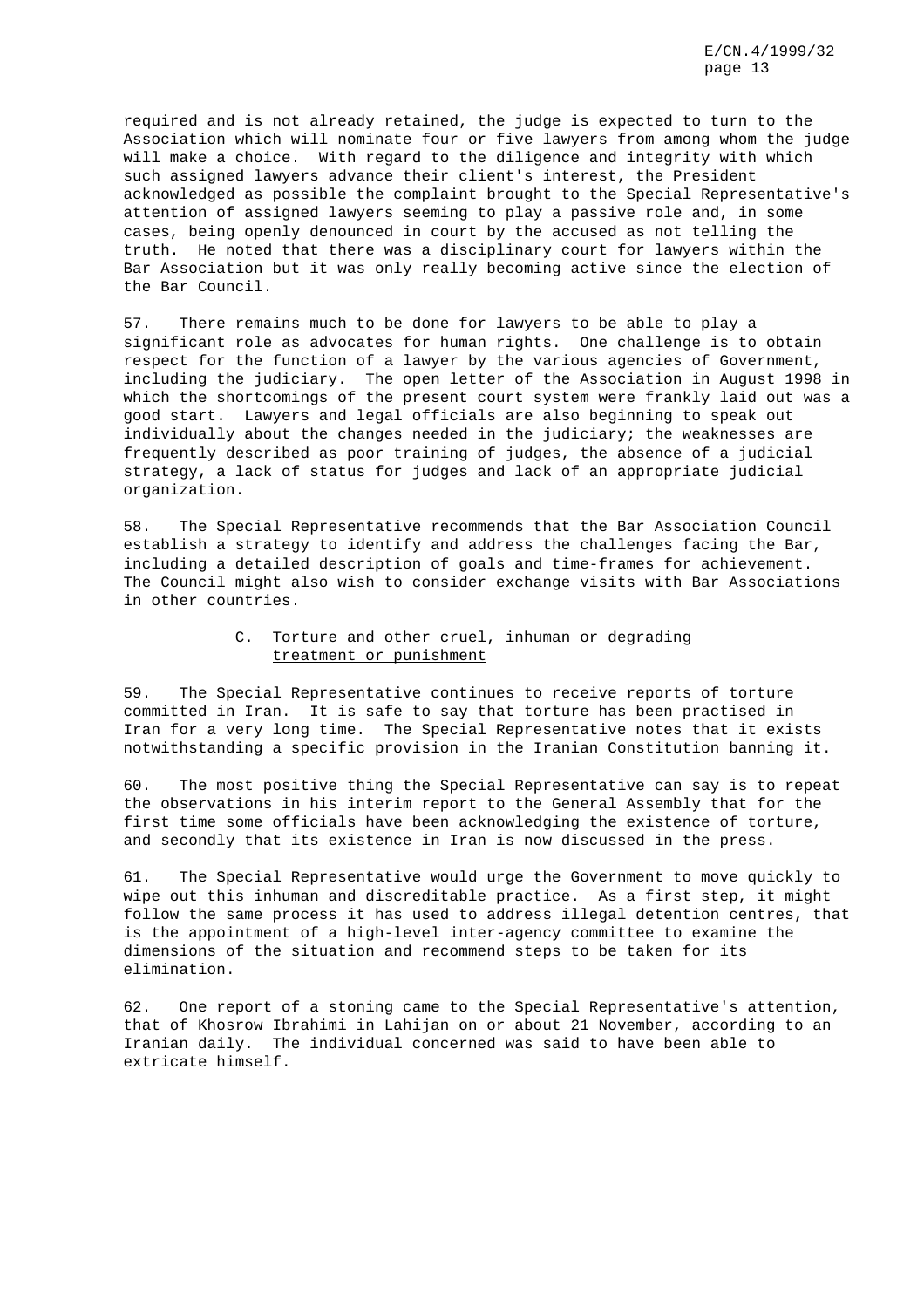## D. Executions

63. In his interim report to the General Assembly, the Special Representative noted that executions seemed to continue at a fairly high level. He reported that the Iranian authorities had agreed to cooperate in the provision of appropriate statistics. In the meantime, as reported in the Iranian press, there were probably some 155 executions from January to mid-December 1998, of which 60 were said to have taken place in public. These figures are generally regarded as being on the low side as it is widely assumed that many executions are not reported in the media.

64. The Special Representative again urges the Government to bring its policies in the matter of executions into line with Commission on Human Rights recommendations (resolution 1998/68).

#### VII. DEMOCRACY/A CIVIL SOCIETY

65. An important election held during the period under review, that for the Council of Experts, was held on 23 October amid controversy over the process of determining the eligibility of candidates. This was the first national election since the presidential election in May 1997 and it aroused considerable political interest for that reason.

66. The Council has in theory very substantial power. It appoints the Supreme Leader who has the final say on all State matters. The Council also has the power to oversee the Leader's work and to dismiss him if he fails to perform his duties properly. The Council has reportedly become more active in recent years in the matter of oversight.

67. Eligibility to stand for election to the Council is determined by the Council of Guardians. The spokesman for the Council was quoted in Iranian papers as declaring that the "most important criteria" were religious reputation and moral credibility, political and social insight and up-to-date knowledge of developments, loyalty to the Islamic Republic, and having "no record of political or social misbehaviour". He denied that factional, i.e. political, preferences played any role in determining eligibility. However, stories persisted of the use of examinations to disqualify applicants. Judging by press accounts, many applicants who failed to qualify complained openly that politics had played a role. In the event, 160 out of about 400 applicants, none of them women and only some 30-40 considered to be supporters of the President, were declared eligible, a proportion that gave rise to wide complaint that the process was not truly democratic.

68. Attention is now focused on State and local elections, the first since the Islamic Revolution in 1979. A bill was before the Majlis at the time of writing which would place approval of candidates in the hands of provincial executive bodies and would allow an appeal to the Supervisory Board or the Guardian Council only by refused applicants. It is expected that many more women will become candidates under this procedure. These elections, to be held on 26 February 1999, reflect an effort by the Government to make local governance more transparent and more responsible, in the President's words, to let people take charge of their own affairs.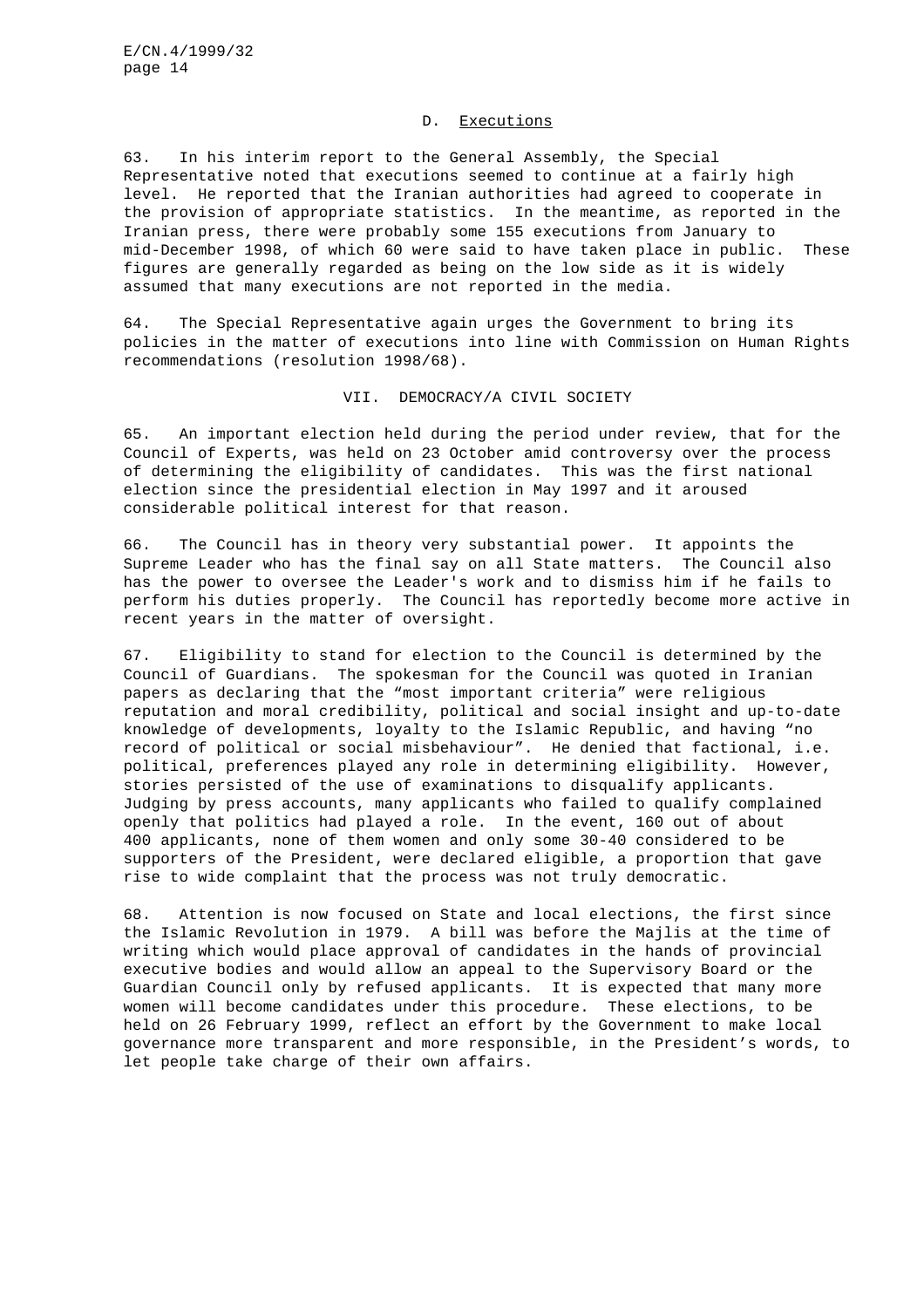69. Another important development is the emergence of the Presidential "Committee for Inspection and Supervision on the Implementation of the Constitution" (see annex V, para. 12). The mandate of the Committee is a strong one and it could go a long way in addressing the many apparent discrepancies between the Constitution on the one hand and the laws and practices on the other. One project the Committee reportedly has under way is preparing a definition of "political crimes"; another is said to concern the future of the Cleric's Court.

70. According to the Iranian press, a reorganization of the political structure of the country is under consideration. The objective appears to be to decentralize control over everyday activities of the people. Earlier there were reports of a proposal to loosen the control of the Guardian Council over the eligibility of candidates for national elections.

71. A number of new political parties were established in the period under review. One was a reformist political grouping of cultural and political figures. The founders of the Islamic Iran Participation Front declared they were seeking "freedom of thought, logic in dialogue and rule of law in social behaviour". This reportedly brings the total of licensed political groups to 50 although many of these are inactive for financial and other reasons.

72. Violence against politicians became more prominent. In September two reformist ministers of the Government were subjected to a public physical assault which was attributed to the extrajudicial group Ansar-i Hezbollah.

73. Two murders on 22 November by unknown assailants shocked many Iranians in the country and outside. The press estimated that 6,000 persons attended the funeral of Dariush Forouhar, the leader of the Iran Nation Party, and of his wife Parvanah. Mr. Forouhar was a veteran politician having among other roles served as Minister of Labour in the Bazargan Government. The Iran Nation Party was an unregistered but tolerated entity on Iran's political landscape. President Khatami termed the murders "a repugnant crime". The President and the head of the judiciary called for the immediate identification and bringing to trial of the perpetrators. A parallel with earlier unsolved murders of politicians was being drawn and rumours of a political dimension to the deaths persisted. Nine such activists have reportedly been killed in the last decade, half of them by the same method used in the deaths of the Foruhars. Reportedly, in none of the cases were the perpetrators known to have been found or brought to justice.

74. The Special Representative views these murders with regret and concern, concern that circumstances in Iran are not yet stable enough to permit dedicated politicians to serve their country without fear of physical attack and in some cases, for their lives.

## VIII. DISAPPEARANCES AND SUSPICIOUS DEATHS

75. As this report was being prepared, considerable concern was being expressed inside and outside of Iran at a rash of disappearances and suspicious deaths of dissident literary and political figures: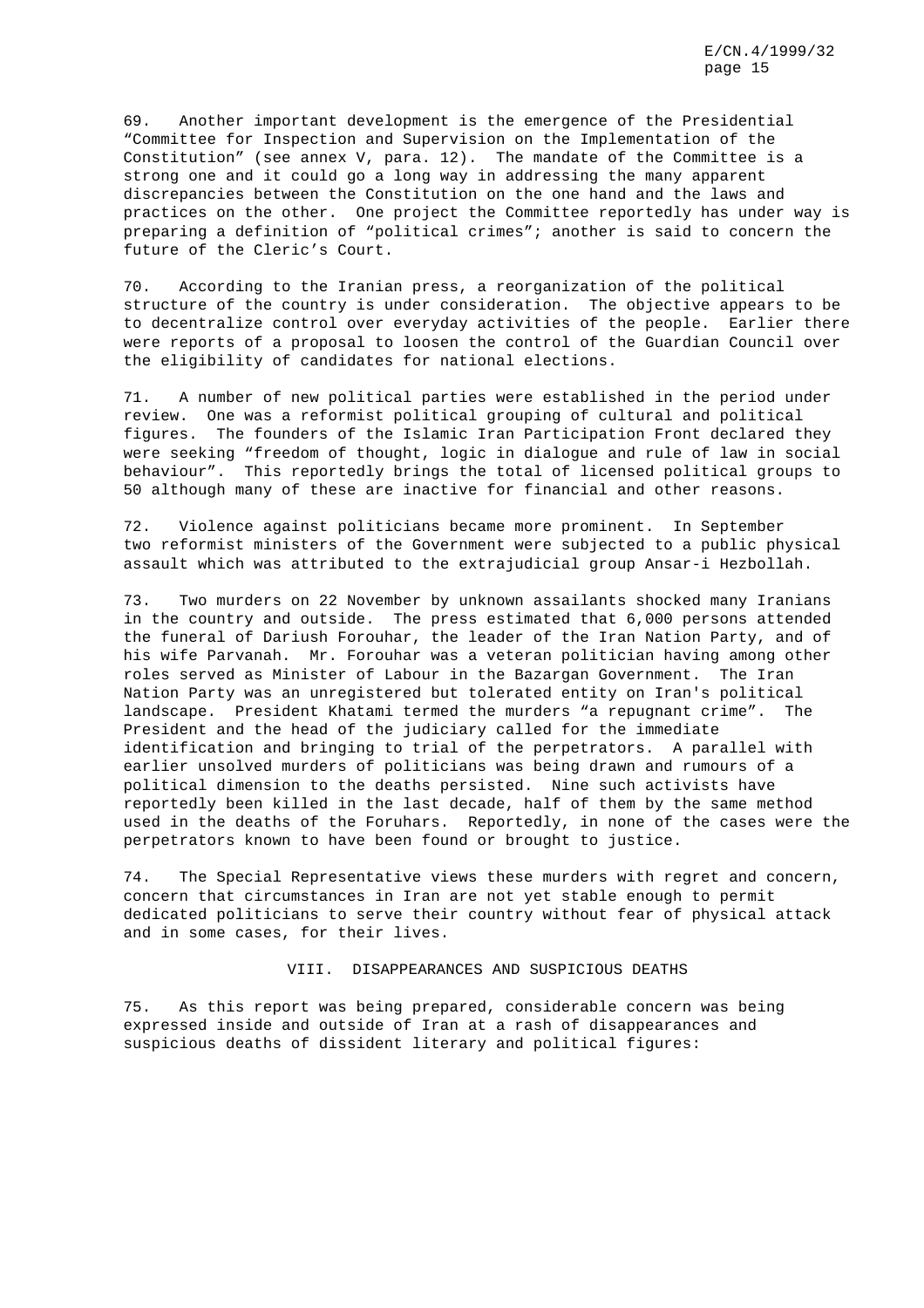The disappearance in August of prominent political dissident Pirouz Davani. There was an unconfirmed report in one Iranian paper in November that he had been killed (see annex V, para. 6);

The disappearance in November of Javad Sharif, formerly a dissident in exile, and his subsequent death officially attributed to a heart attack;

The murder in November of veteran political leader Dariush Forouhar and his wife (see para. 73);

The discovery on 9 December in the Tehran morgue of the body of a prominent poet, Mohammad Mokhtari, who had gone missing the previous week. Mr. Mokhtari was one of six prominent writers and intellectuals questioned by a Revolutionary Court in October and warned not to reactivate the writers union (see para. 25);

The discovery on 12 December of the body of a dissident translator and author, Mohammad Jafar Pouyandeh, who was also one of the six prominent writers and intellectuals questioned by the authorities in October.

76. These incidents suggest a pattern of harassment and persecution of moderate and often secular voices. It is being described as a challenge to the reformist policies of President Khatami, and as having a chilling influence on intellectual discourse. One journalist observed that "not since the revolution nearly 20 years ago has Iran witnessed such eerie, unexplained violence".

77. These incidents have been condemned by the Government, including the President. According to the press, significant efforts are being made by a dedicated investigative team to track down the culprits. For his part the Special Representative has called upon the Government to investigate thoroughly each of these cases, and to make the resulting reports public (see annex V, paras. 8-10).

### IX. OTHER MATTERS

#### The fatwa against Salman Rushdie

78. In his interim report to the General Assembly, the Special Representative reported that as that report was in press, the media reported that an accommodation had apparently been reached between the Iranian and British Foreign Ministers. The agreement was contained in parallel press statements made on 24 September 1998 in New York.

79. In his statement to the Third Committee, the Special Representative said that he was concerned at the tenor of the comments that followed the agreement from various sources in Iran, some being senior political figures. These seemed to cast doubt on the agreement insofar as they declared that nothing had changed as a result of it. However, such comments appeared to die away in the month or so following the agreement.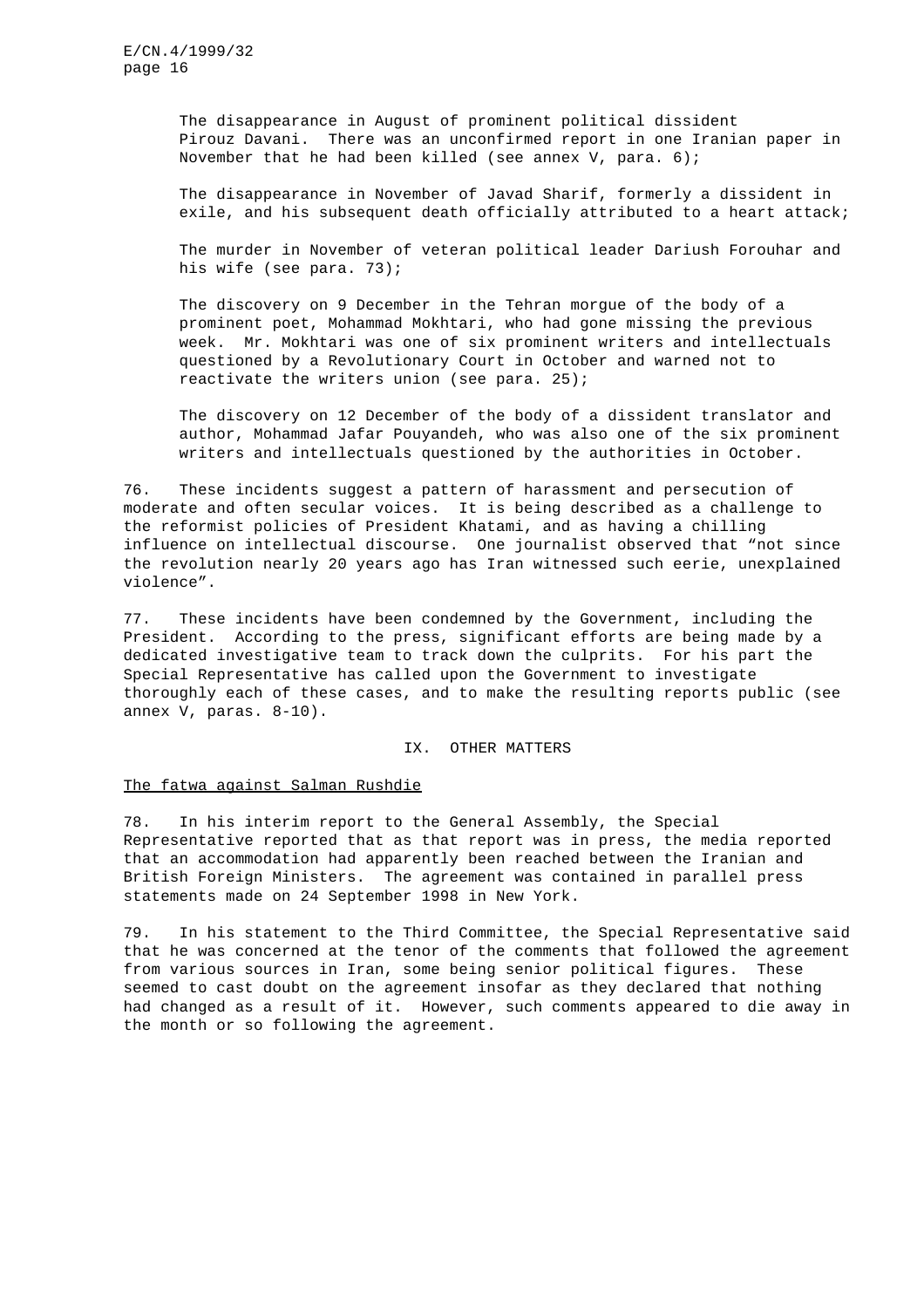80. The Special Representative notes with deep regret that after the agreement, the 15th Khordad Foundation again increased the bounty on Mr. Rushdie's life.

81. The Special Representative notes the progress made in this matter and trusts the remaining question concerning the bounty can now be put to rest.

## Narcotics control

82. This issue continues to be a major problem for the Government. The Director of the State Prison Organization was quoted in the Iranian press as stating that 60 per cent of the 160,000 prisoners in the State system were there for drug-related offences. Most of the women in the system were there for drug offences. The Iranian press also carried stories indicating that significant seizures of narcotics continue to occur. An Iranian daily reported that the number of youthful addicts doubled last year. The punishment for drug trafficking was reportedly increased more than tenfold.

83. Meanwhile, according to foreign press stories, the United States Government has removed Iran from its list of drug-producing countries.

## X. CORRESPONDENCE WITH THE GOVERNMENT OF THE ISLAMIC REPUBLIC OF IRAN

84. The correspondence exchanged during the reporting period between the Special Representative and the Permanent Representative of the Islamic Republic of Iran to the United Nations Office at Geneva is described in annex V. Some of the correspondence concerned requests for information about individual allegations. Also during the period, the Special Representative sent urgent communications, jointly with other special rapporteurs, in which he appealed to the Government to ensure that those affected benefited fully from all the internationally recognized safeguards, particularly those provided for in the Universal Declaration of Human Rights, the International Covenant on Civil and Political Rights and the Body of Principles for the Protection of All Persons under Any Form of Detention or Imprisonment, adopted by the General Assembly by its resolution 43/173 of 9 December 1988.

85. While acknowledging the responses by the Government, the Special Representative encourages it to make further effort to respond to his outstanding requests for information concerning individual cases.

## XI. CONCLUSIONS

86. The Special Representative has made a number of recommendations in the body of this report which reflect his conclusions. Despite considerable effort to enhance freedom of expression, there remain major uncertainties in the application of the Press Law that need to be eliminated. With regard to the status of women, there needs to be a clearer focus on the legal and practical discrimination they face. In the case of minorities, they must find a place in the Government's development plans. The status of the Baha'is also has to be addressed, perhaps in the context of the emerging civil society.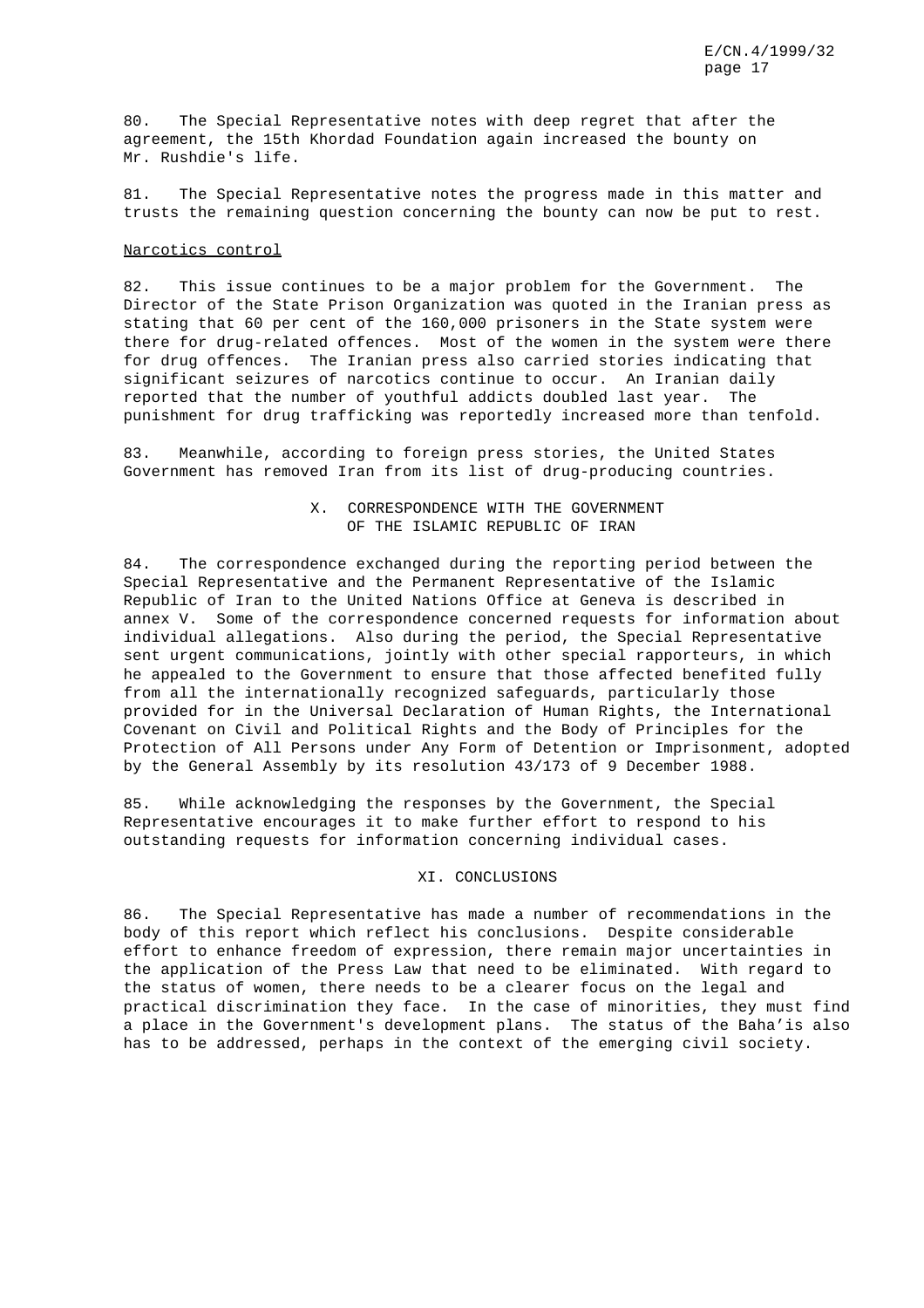Court reform has to be pushed forward vigorously; the Cleric's Court should be abolished. The problem of torture must find a place on the Government's agenda.

87. The Government is now 18 months into its five-year mandate. Its plans for change as they are gradually becoming known, were and continue to be significant if not monumental. Progress has been uneven and objected to by many. The Government must find a way to establish the people's confidence in its plans in the face of attempts, including violent ones, to divert reform efforts. The Government must stay the course; it cannot afford to lose momentum.

Notes

1.See Official Records of the General Assembly, Forty-eighth Session, Supplement No. 40 (A/48/40), paras. 190-270.

2.Official Records of the Economic and Social Council 1994, Supplement No. 3 (E/1994/23-E/C.12/1993/19), paras. 122-130.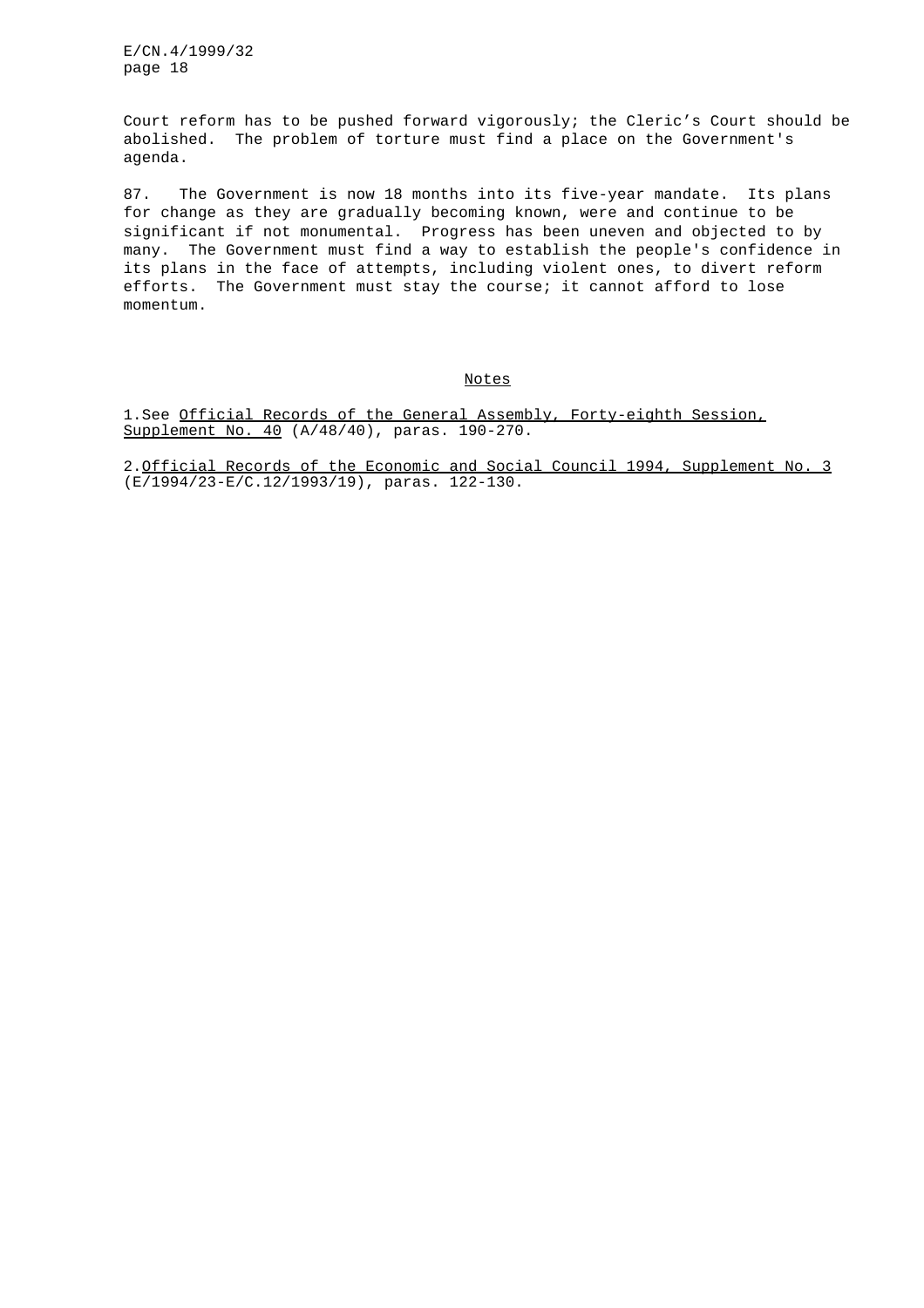#### Annex I

#### FREEDOM OF EXPRESSION

Some incidents relating to press freedom that took place from September to December 1998 are related below:

- 16 Sept. The newspaper Tous was shut down by a Revolutionary Court for publishing articles considered detrimental to the nation. It had earlier published a digest of the statements of Tehran district mayors about their treatment in detention. Four Tous journalists were arrested.
- 17 Sept. Two newspapers, Tavana and Rahne Now, were ordered shut down because they published articles critical of some clerics.
- 22 Sept. Two senior officials of the official press agency IRNA were detained for a day because of complaints against them.
- 23 Sept. The Minister of Culture and Islamic Guidance supported the action to shut down Tous.
- 27 Sept. 265 journalists reportedly began a protest against what they saw as a campaign against the Iranian press.
- 27 Sept. The closure of Tous was formalized by the revoking of its licence by the Press Supervisory Board, an action that was criticized as being beyond the powers of the Board.
- 28 Sept. The proprietor of Zan appeared in court to answer charges of publishing lies in her paper. The charges were dismissed.
- 29 Sept. A court in Tehran banned the monthly Jamee Salem after finding it guilty of charges including insulting the late Ayatollah Khomeini.
- 1 Oct. Navid-e-Esfahan, a weekly in Isfahan, was temporarily closed on charges of "acting against the country's security, publishing lies and disturbing public opinion, as well as promoting opposition groups".
- 4 Oct. A court warned five writers involved in reactivating an association of Iranian writers that they could face charges of "anti-State activity", because the association was an "illegal underground political organization".
- 5 Oct. Asre-e-Ma, a biweekly publication, was suspended for six months by a Tehran court on charges of "fabrication and dissemination of insults".
- 5 Oct. A court announced that the managing director of Sabh was suspended from his position for four months for making accusations against a named individual.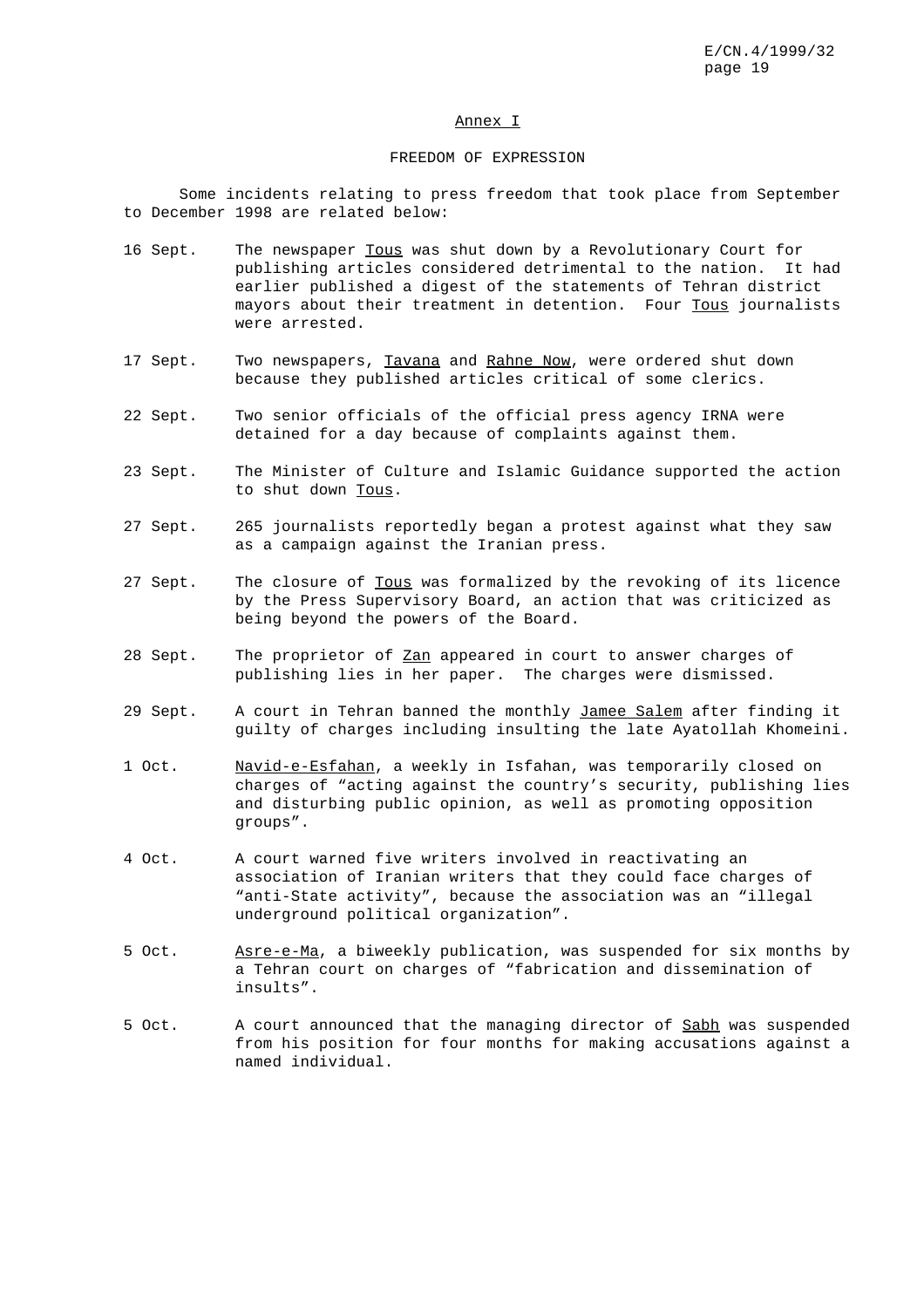- 15 Oct. The four Tous journalists were released. One of them later said that they were not told what charges they had been arrested for. "Our biggest sin ... was to have taken seriously calls for boosting civil society and political development".
- 7 Dec. The Press Supervisory Board convicted the managing director of Farda of publishing slanderous material against the armed forces and banned him from press activity for one year.

By at least one account, there were 25 such incidents in the period September to December 1998.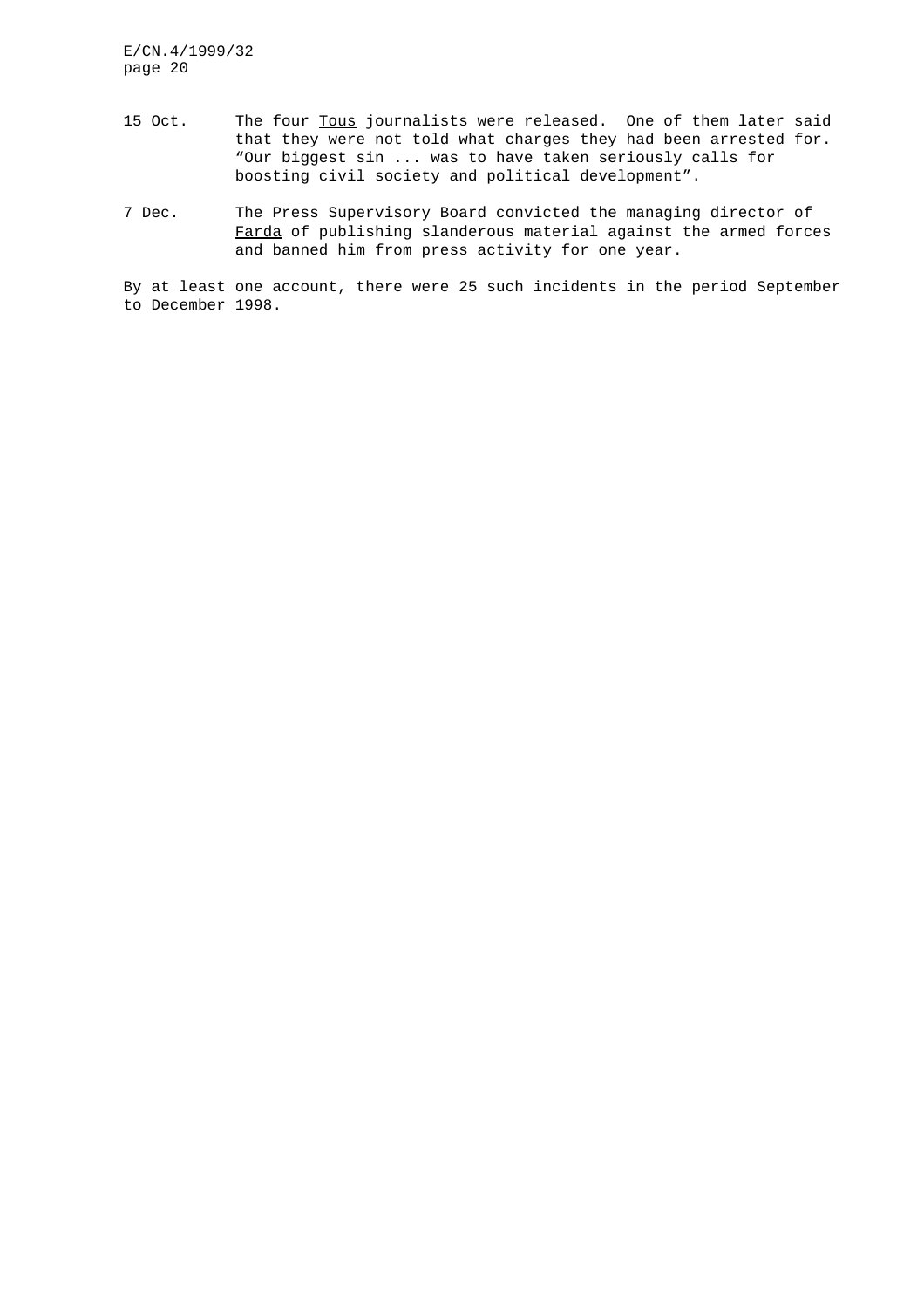#### Annex II

## THE STATUS OF MINORITIES

The following norms are the major elements in the international regime for the protection of the rights of minorities:

Article 27 of the International Covenant on Civil and Political Rights refers to the protection of the rights of ethnic, religious or linguistic minorities to enjoy their own culture, to profess and practise their own religion, or to use their own language;

In its general comment on the rights of minorities in the Covenant, the Human Rights Committee has stated that special measures to assist disadvantaged groups may be required; in a State where the general conditions of a certain part of the population prevent or impair their enjoyment of human rights, the State should take specific action to correct these conditions (General Comment 23 of 6 April 1994, para. 6.2);

The Declaration on the Rights of Persons Belonging to National or Ethnic, Religious and Linguistic Minorities (General Assembly resolution 47/135 of 18 December 1992) is the most comprehensive statement of the legal rights of minorities and the obligations falling upon States in this regard;

In resolution 1998/19 the Commission on Human Rights entitled "The rights of persons belonging to national or ethnic, religious and linguistic minorities":

"Reaffirms the obligation of States to ensure that persons belonging to national or ethnic, religious and linguistic minorities may exercise fully and effectively all human rights and fundamental freedoms without any discrimination and in full equality before the law in accordance with the Declaration on the Rights of Persons Belonging to National or Ethnic, Religious and Linguistic Minorities;

"Urges States and the international community to promote and protect the rights of persons belonging to national or ethnic, religious and linguistic minorities, as set out in the Declaration, including through the facilitation of their participation in all aspects of the political, economic, social, religious and cultural life of society and in the economic progress and development of the country."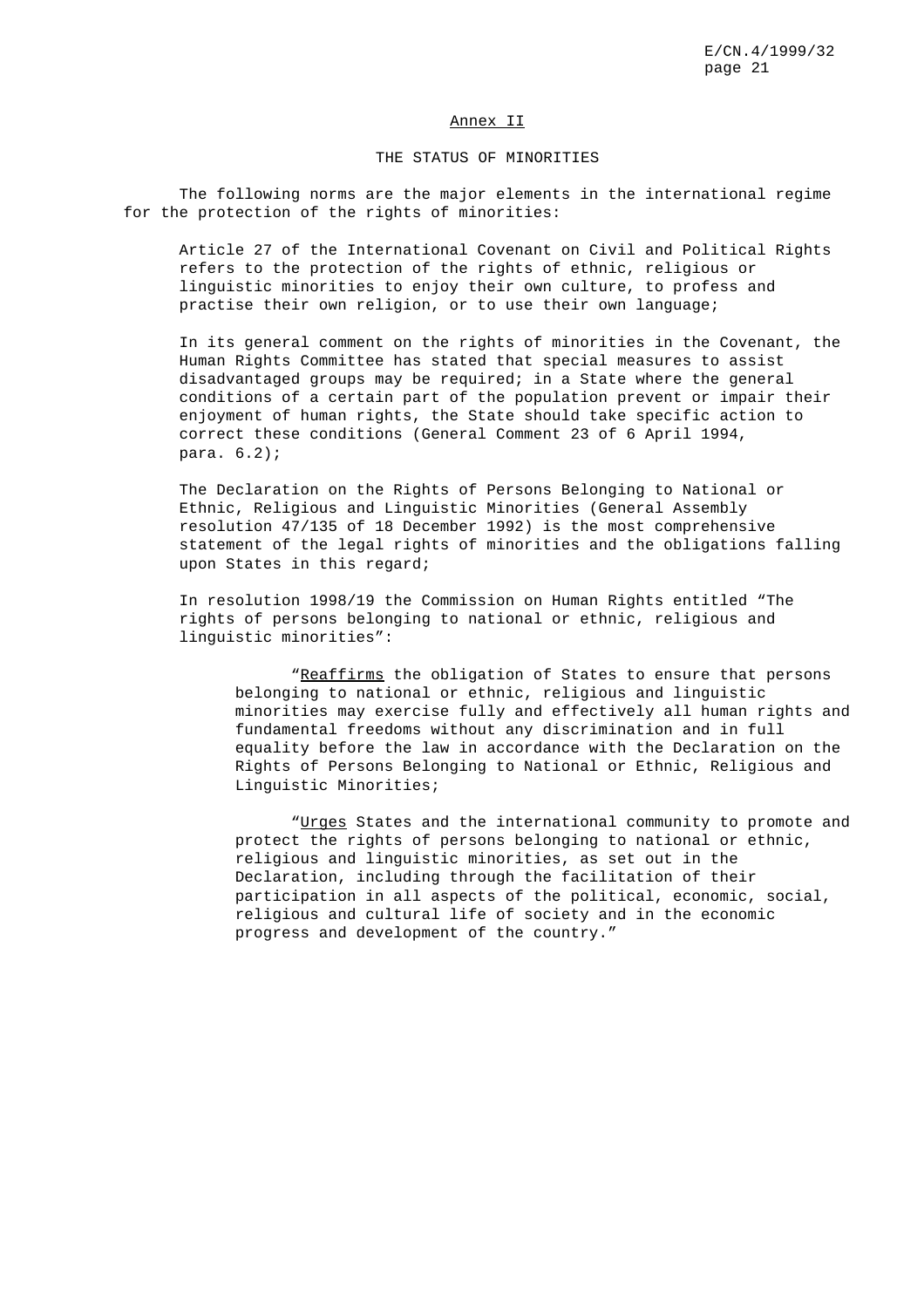## Annex III

## IRANIAN CONSTITUTIONAL PROVISIONS ON MINORITIES

In its report on the measures taken by Iran for the implementation of the recommendations of the Vienna Declaration and Plan of Action, the Government has identified the following articles of the Constitution as relevant to the protection of ethnic religious and linguistic minorities:

- Article 14 provides for the treatment of non-Muslims in conformity with ethical norms and the principles of Islamic justice and equity and "to respect their human rights".
- Article 15 protects the use of regional and tribal languages in the press and mass media as well as for the teaching of their literature in schools.
- Article 19 states that all people of Iran whatever their ethnic group or tribe, "enjoy equal rights".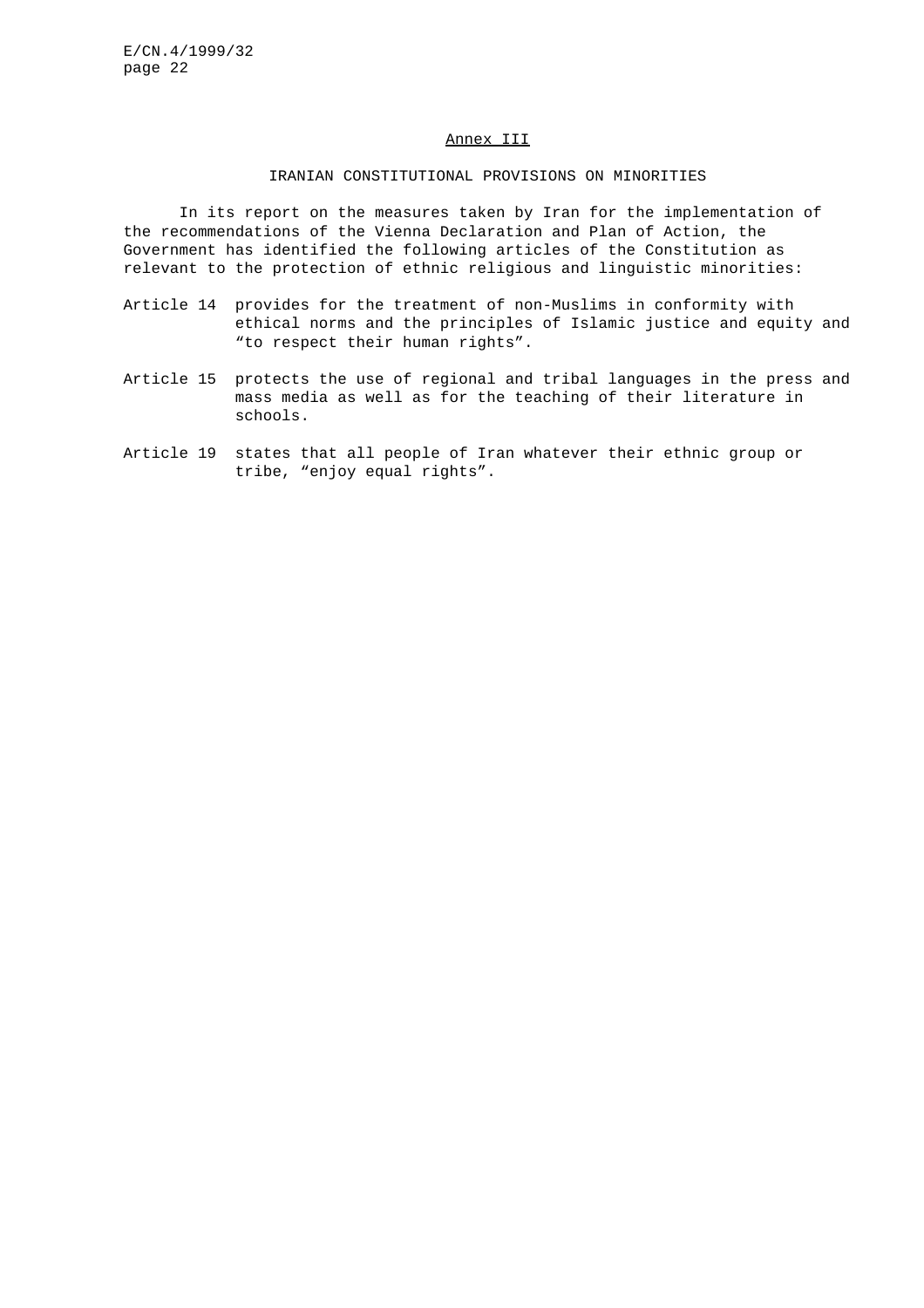#### Annex IV

#### DISCRIMINATORY LAWS

Some of the discriminatory laws faced by minorities in Iran are:

Article 207 Islamic Criminal Code

This section provides for punishment in the form of retribution (Ghesas) when a Muslim is killed. When the victim is a non-Muslim, the law is silent and by construction, no punishment needs to be enforced.

Article ... Islamic Criminal Code

If a non-married Muslim man commits fornication, his punishment is 100 lashes and if a non-Muslim man fornicates with a non-Muslim woman, the punishment is the same. However, if the woman is a Muslim, the punishment for the non-Muslim man is death.

Article 121 of the Islamic Civil Code

The punishment for "homosexual touching" ( $Tafkhee$ ) and similar acts, if there is no entry, is 100 lashes. However, if the subject is a non-Muslim and the object a Muslim, the punishment for the subject is death.

Article 881 of the Civil Code

A non-Muslim shall not inherit from a Muslim if among the heirs of the deceased there is a Muslim.

Article 163 of the Constitution and the Conditions for Selection of Judges Code

Only a male Muslim may become a judge.

Articles 297 and 300 of the Civil Code

These provide for blood money (Deyeh) for the killing of a Muslim man or woman. By construction, non-Muslims are not entitled to blood money.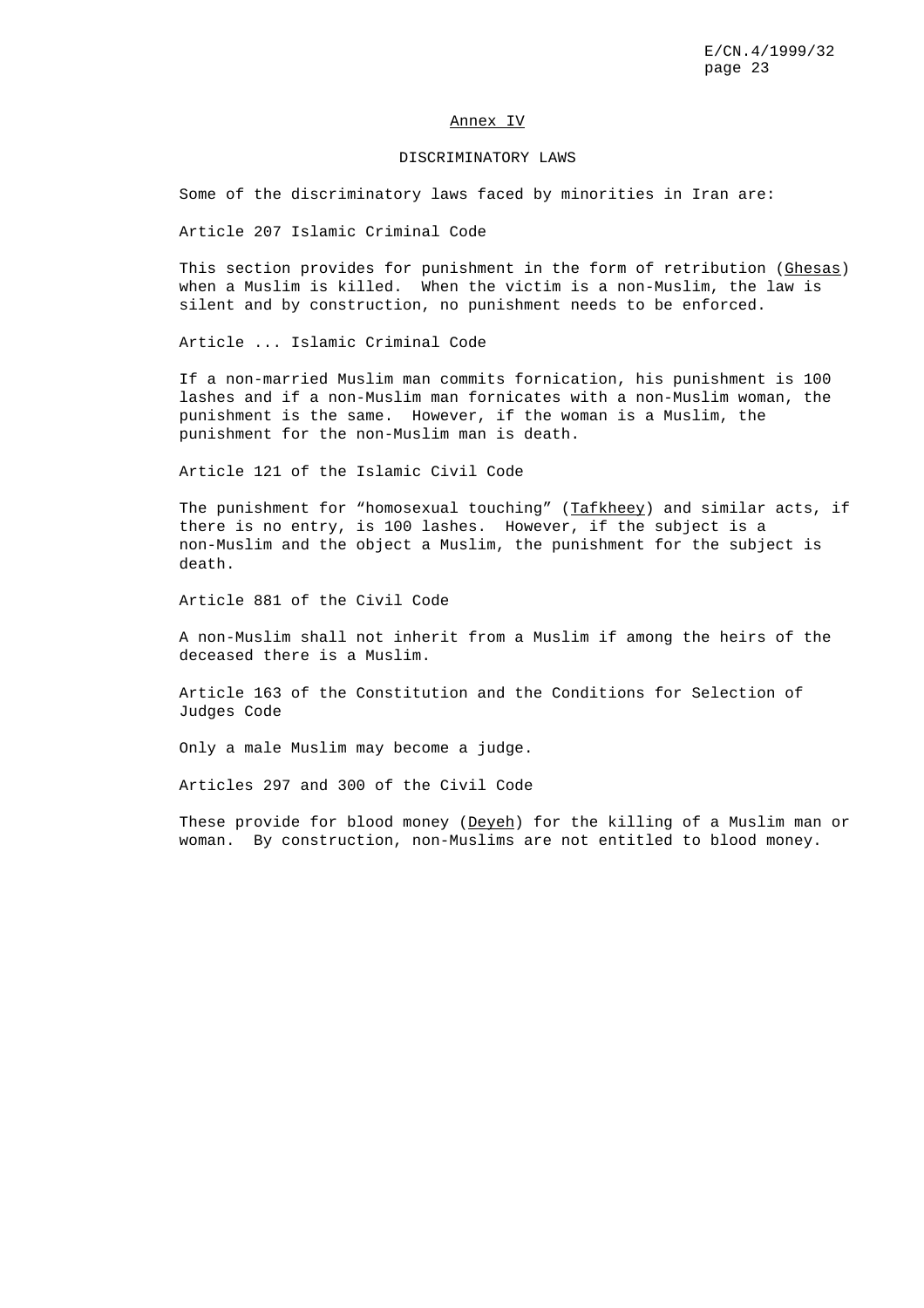#### Annex V

# CORRESPONDENCE BETWEEN THE SPECIAL REPRESENTATIVE AND THE GOVERNMENT OF THE ISLAMIC REPUBLIC OF IRAN SEPTEMBER-DECEMBER 1998

1. To begin with, there is an incoming letter that was overlooked in previous reports. A letter dated 30 June 1998 from the Permanent Representative contained the following information in response to the Special Representative's letter dated 9 October 1997 in which he joined the Special Rapporteur on the question of torture inquiring about the allegations of conditions in the prisons of Ahvaz, Isfahan, Shiraz and Tehran, and of a hunger strike which resulted in the deaths of six prisoners (see E/CN.4/1998/59):

"I would like to provide you with the following information received from relevant authorities from Tehran:

"1. There has been no hunger strike in the said prisons. Torture and maltreatment of prisoners are categorically denied.

"2. Out of six individuals mentioned in the letter of the Special Representative only Mr. Abdol Reza Abedi was identified who has been released on 3 September 1994 and is alive.

"3. In order to enable the judiciary to pursue the other cases referred to in the letter, it would be highly appreciated if further detailed information, including their place of imprisonment were provided."

2. On 18 September 1998, the Special Representative addressed a letter to the Minister for Foreign Affairs requesting an information on the circumstances in which 60-year-old Ruhollah Kad-Kuhzadeh, said to be an active member of Tehran's Jewish community, was reported to have been executed for helping Jews to leave the Islamic Republic of Iran. The Government has not responded yet.

3. On the same day, the Special Representative transmitted another letter to the Minister for Foreign Affairs requesting a full explanation of the circumstances of the detention of Abbas Amir-Entezam, a Deputy Prime Minister under the transitional Government in 1979 and 1980. He was detained on 8 September 1998 at his home in Tehran following an interrogation earlier that day concerning allegedly defamatory statements that he made about the former director of the Iranian Prisons Organization. It is further reported that on the following day, a court ordered his release but he was not in fact released, it being explained to his family that his previously suspended life imprisonment sentence had been reimposed. The Government has not responded yet to this communication.

4. The Special Representative sent to the Permanent Representative, on 2 October 1998, an urgent appeal requesting verification of the alleged confirmation by prison authorities in Mashhad of death sentences against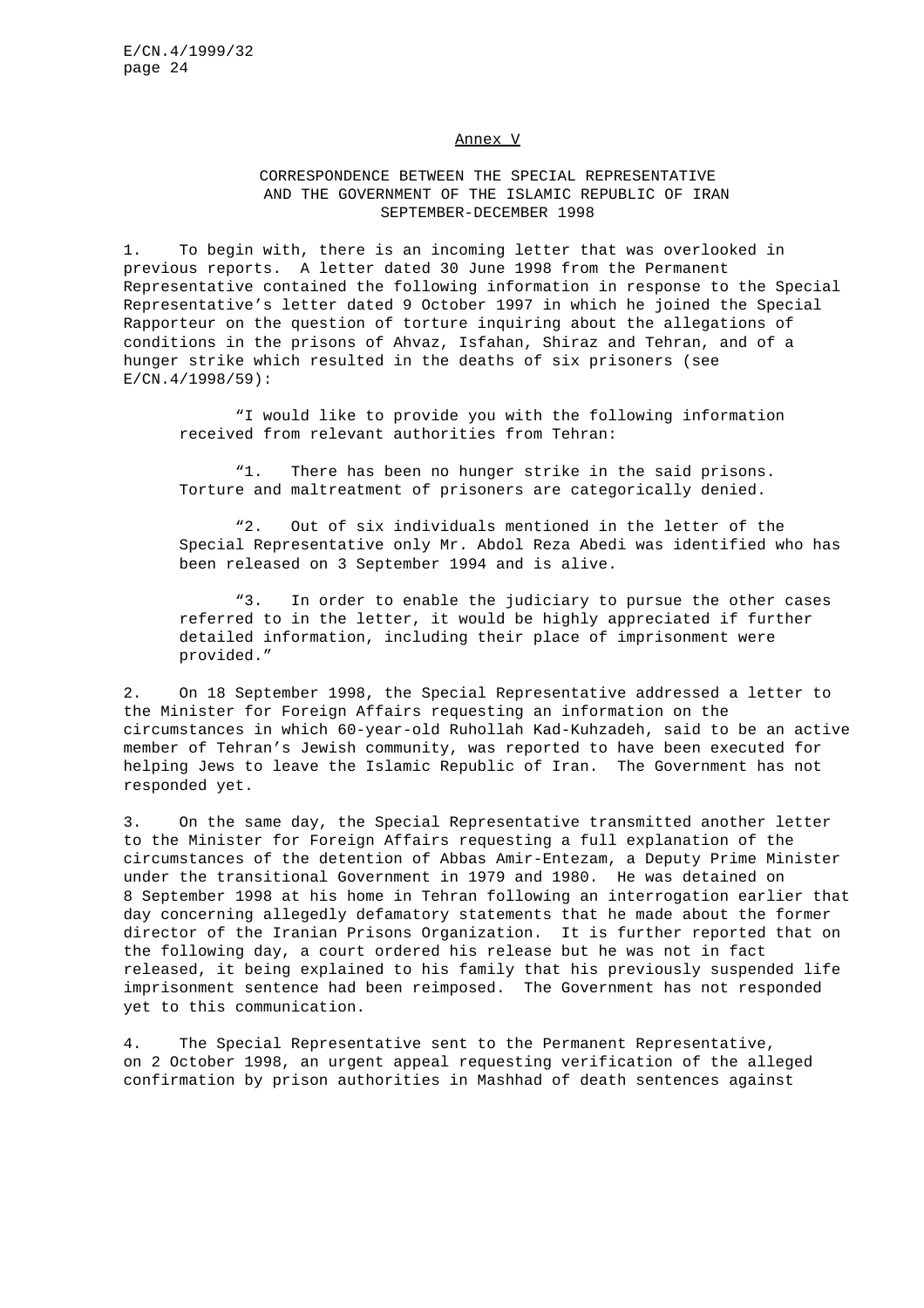Sirus Zabihi-Muqaddam and Hedayat Kashefi Najafabadi, both members of the Baha'i faith. The Special Representative recalled in this context his meeting with the Iranian Prosecutor General, Ayatollah Moghtadai (see A/53/423), who had informed him in person that the death sentences on these Baha'is had been overturned and that instead, they would probably be sentenced to a term in prison.

5. In response to the above-mentioned communication, the Permanent Representative, by a letter dated 7 October 1998, informed the Special Representative of the following:

"I would like to provide you with the below information received from relevant authorities in Tehran:

"Following the rejection by the Supreme Court of the death sentence on Messrs. Syrus Zabihi and Hhedayat Kashefi, the defendants, in accordance with due process of law, were retried by another competent court in Mashad. The court found them guilty of charges of acting against national security and sentenced them to death.

"However, the verdicts are not finalized yet and require further confirmation by the Supreme Court.

"In addition should the Supreme Court confirm the verdicts, the defendants can still resort to appeal and/or clemency."

6. On 4 November 1998, the Special Representative and the Chairman of the Working Group on Enforced or Involuntary Disappearances transmitted to the Minister for Foreign Affairs a joint urgent appeal requesting they be informed of the appropriate investigations in order to clarify the fate and whereabouts of Pirooz Faghaei Davani, a political activist. He was reported missing since he had left his home in Tehran on Tuesday, 25 August 1998. It was alleged that he may have been kidnapped by Iranian security forces. Sources also reported that Mr. Davani had established the "Union for Democracy in Iran" in December 1997, an organization which worked for democracy, independent workers' unions, the defence of prisoners and support for their families, and freedom of association, speech and religion. In addition, he had established the "Payame Piroz" publishing company which published analyses of politics and human rights in Iran.

7. On 14 December 1998, the Special Representative sent a letter to the Permanent Representative requesting information about the continued detention of four members of the Baha'i Community, Ziaullah Mirzapanah, Farzad Khajeh, Habibullah Ferdosian and Dr. Sina Hariman. It was reported that they were among those arrested in early October 1998 on charges of cooperating with the Baha'i Institute of Higher Education and, unlike others, not yet released.

8. Following reports that Majid Sharif, Mohammad Mokhtari and Mohamad Jafar Pouyandeh, all said to be writers, were found dead in suspicious circumstances after having disappeared on 23 November 1998, 3 and 9 December 1998, respectively, the Special Representative joined the Special Rapporteurs on extrajudicial, summary or arbitrary executions, and on the promotion and